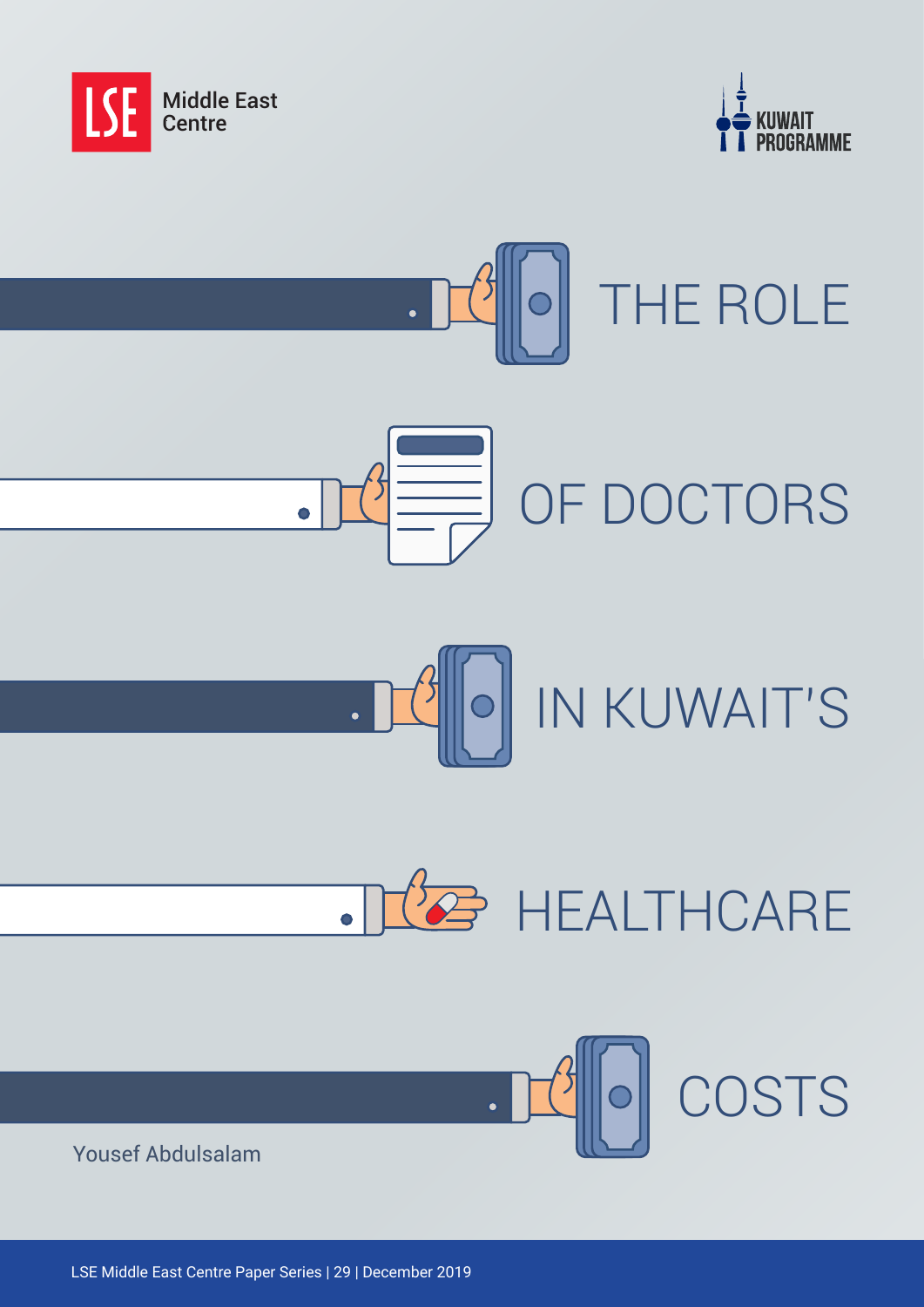### About the Middle East Centre

The Middle East Centre builds on LSE's long engagement with the Middle East and provides a central hub for the wide range of research on the region carried out at LSE.

The Middle East Centre aims to enhance understanding and develop rigorous research on the societies, economies, polities and international relations of the region. The Centre promotes both specialised knowledge and public understanding of this crucial area, and has outstanding strengths in interdisciplinary research and in regional expertise. As one of the world's leading social science institutions, LSE comprises departments covering all branches of the social sciences. The Middle East Centre harnesses this expertise to promote innovative research and training on the region.

### About the Kuwait Programme

The Kuwait Programme is a world-leading hub for research and expertise on Kuwait. It is the main conduit through which research on Kuwait at LSE is facilitated, expanded and promoted. The Programme is directed by Kuwait Professor Toby Dodge, and is based in the LSE Middle East Centre.



The Kuwait Programme is funded by the Kuwait Foundation for the Advancement of Sciences.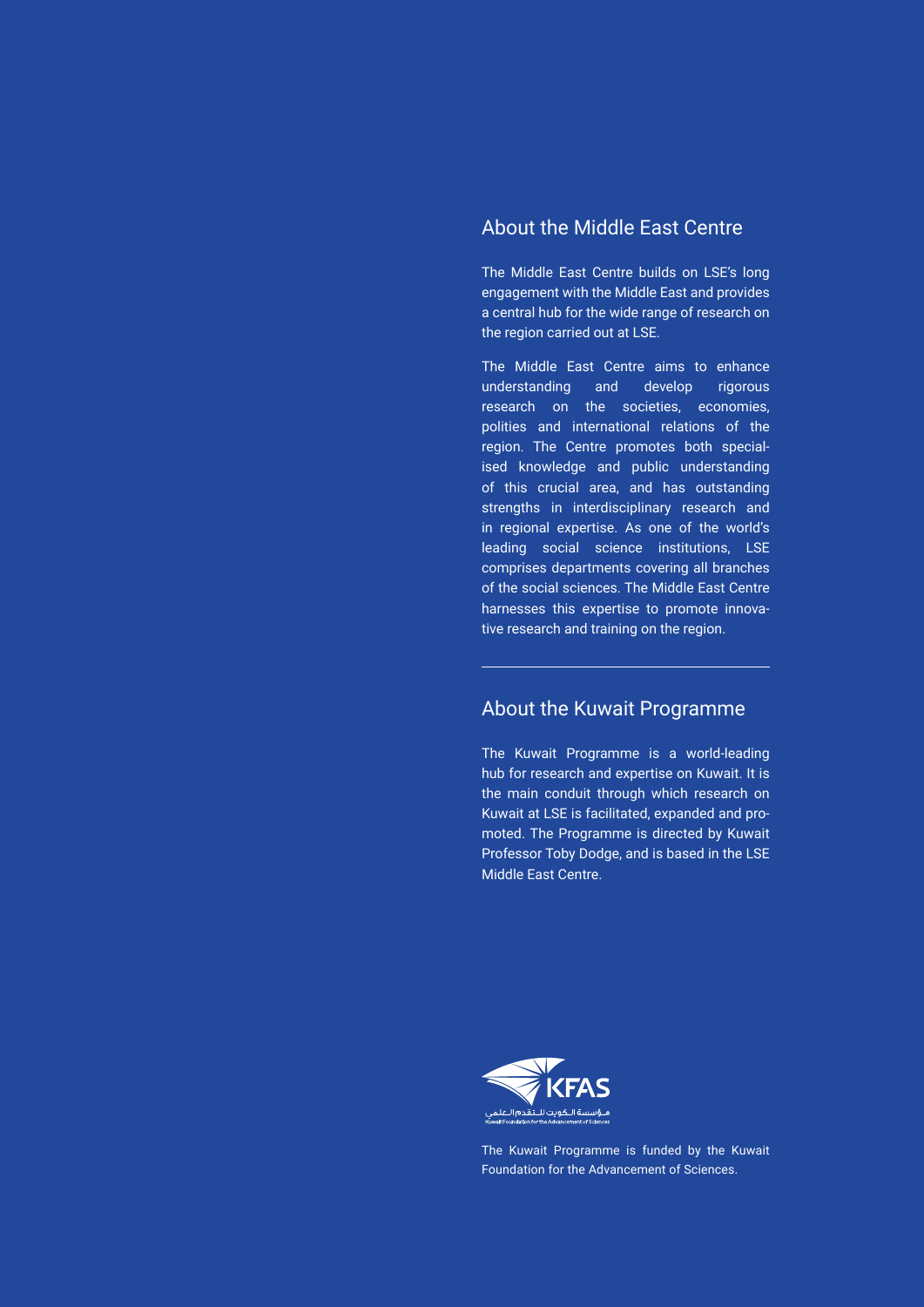



# The Role of Doctors in Kuwait's Healthcare Costs

Yousef Abdulsalam

LSE Middle East Centre Paper Series | 29 December 2019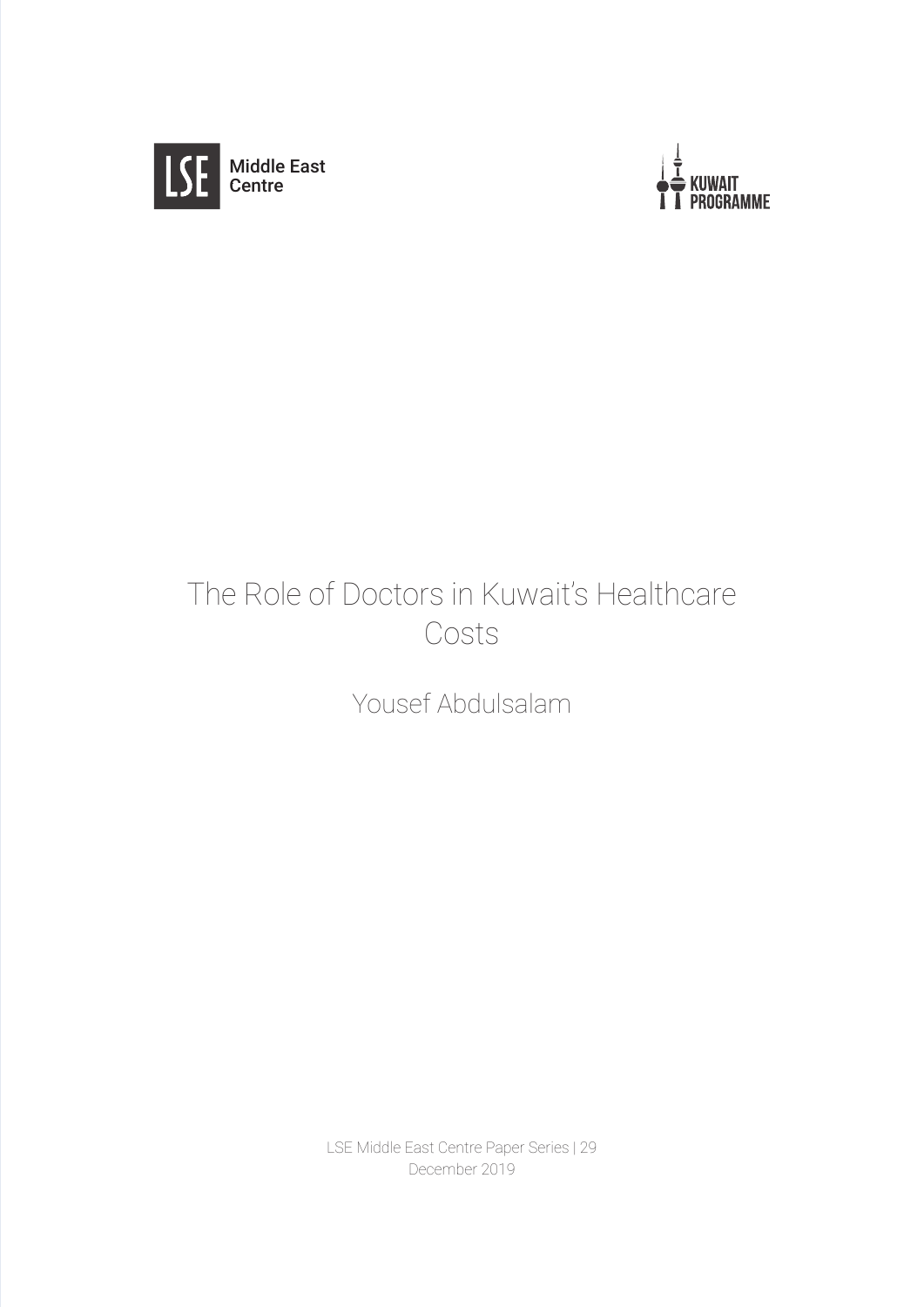#### About the Authors

Yousef Abdulsalam is an Assistant Professor at Kuwait University's College of Business Administration in the Information Systems and Operations Management Department. Prior to obtaining his PhD in Supply Chain Management from Arizona State University, Yousef worked at Ernst and Young on projects related to IT consulting, project management, and business process re-engineering. Yousef's research at the Middle East Centre's Kuwait Programme investigated the health sector supply chain of Kuwait.

#### Abstract

In healthcare supply management, the physician's role in supply selection, driven largely by their clinical expertise, directly impacts hospital cost performance. Previous research suggests physicians have limited regard to the cost implications of supplies they use or prescribe, even when it does not adversely impact clinical quality. The purpose of this study is to assess the perceived importance and attention that physicians give to the costs of medical supplies in a public healthcare system and compares between physician cost perceptions of pharmaceutical products and medical devices. Physicians working in Kuwait's public health sector were asked to estimate the cost of 18 common pharmaceutical products and medical devices. Estimates within 25 percent of the actual cost were considered accurate. One-hundred and four responses were gathered from physicians working in Kuwait's public health sector. On average, physicians accurately estimated only 22 percent of pharmaceutical products and 14 percent of medical devices. Physicians indicated cost should be an important supply selection criterion but generally indicated limited accessibility to cost information. Hospital administrators should consider increasing accessibility to cost information and involving physician leaders in procurement and supply rationalization initiatives. Education about supply management and cost containment may hold value for both physicians and the healthcare system.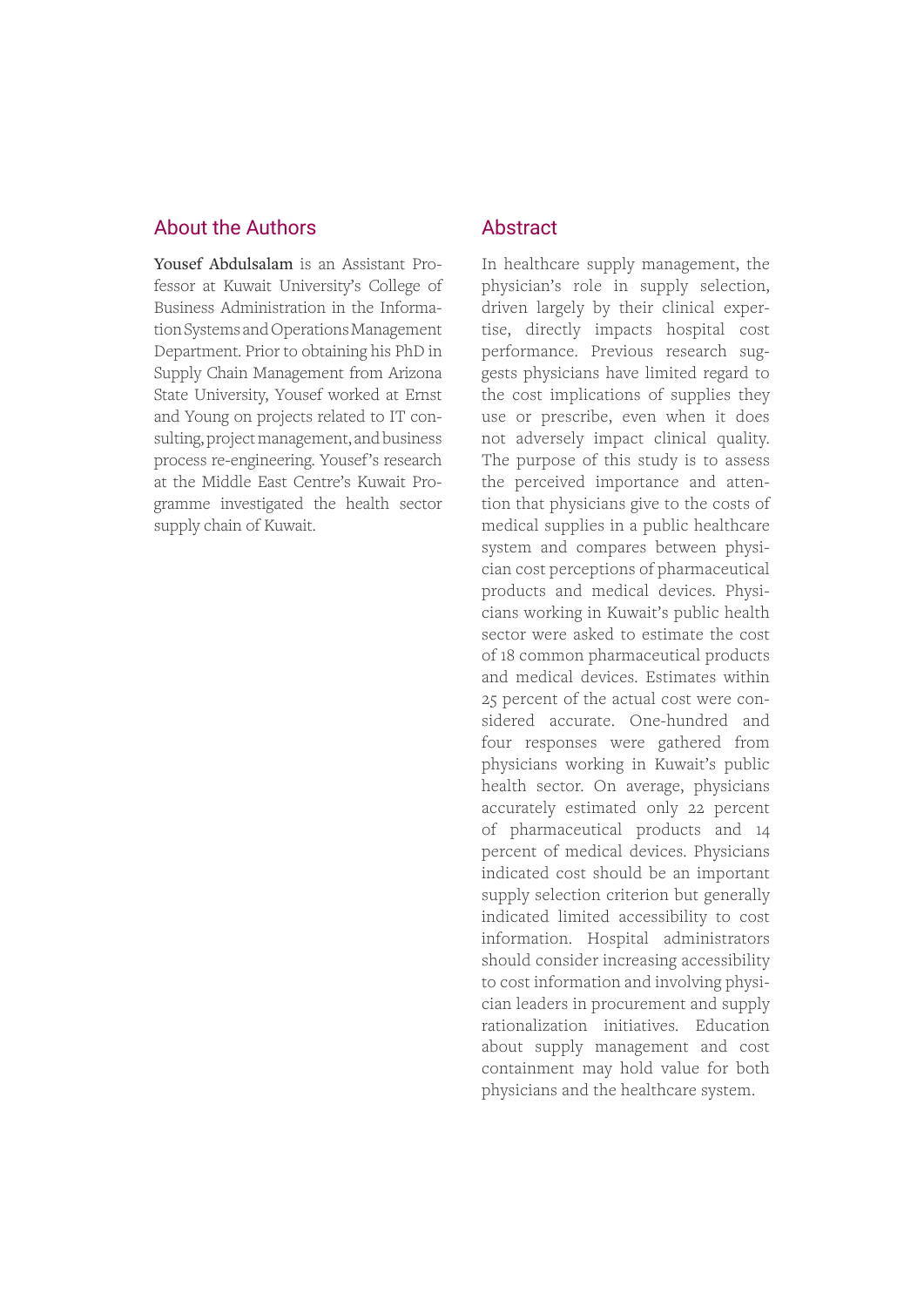# Introduction

Healthcare delivery requires many components in order to be effective and efficient. An important and often overlooked component is the supply chain of medical supplies and equipment. Supply chain management is the discipline that manages the procurement, production, and logistics functions involved in moving goods and services to customers. Health sector supply chains form particularly complex networks with many players involved. A combination of several characteristics found in these supply chains distinguishes them from others: a high degree of intermediation, high level of regulation, the range and criticality of healthcare supplies, and the mission of healthcare organisations

Hospital supply expenses account for the second largest cost category at hospitals after salary expenses, with pharmaceuticals and medical devices accounting for most of the spend. Even after excluding non-medical supplies (food, equipment, linens, maintenance supplies, and so forth), pharmaceuticals and medical devices generally make up 15 percent of total hospital expenditure.1 Many studies have identified ample opportunities to improve healthcare's supply chain performance, but the complex nature of this supply chain presents many challenges that hinder this pursuit.<sup>2</sup>

Supply expenses vary drastically across different patients and different treatment needs. Surprisingly, similar patients receiving the same treatment plan may each incur significantly different supply costs depending on the institution where patients are being treated and the physician that treats them. Many times, different treatment paths emanate from the nature of physicians' professional work, characterised by autonomy and knowledge intensity. Price differences for the same product at different hospitals may be a result of different contracts and negotiation with the manufacturers, who generally guard pricing information so hospitals and physicians cannot easily compare product costs.3 A recent study shows that medical device costs may be multiple times more expensive across countries.4 Significant price variations in supplies have also been observed across hospitals within the same city.<sup>5</sup> This is particularly true in supply-intensive specialties such as

<sup>&</sup>lt;sup>1</sup> Yousef Abdulsalam and Eugene Schneller, 'Hospital Supply Expenses: An Important Ingredient in Health Services Research', *Medical Care Research and Review*, 24 July 2017, https://doi.org/10.1177/1077558717719928. 2 Vikram Bhakoo and Thomas Y. Choi, 'The Iron Cage Exposed: Institutional Pressures and Heterogeneity across the Healthcare Supply Chain', *Journal of Operations Management* 31, no. 6 (September 2013): pp. 432–49, https://doi.org/10.1016/j.jom.2013.07.016; Kathleen E. McKone-Sweet, Paul Hamilton, and Susan B. Willis, 'The Ailing Healthcare Supply Chain: A Prescription for Change', *The Journal of Supply Chain Management* 41, no. 1 (December 2005): pp. 4–17, https://doi.org/10.1111/j.1745-493X.2005.tb00180.x.

<sup>3</sup> Mark V. Pauly and Lawton R. Burns, 'Price Transparency For Medical Devices', *Health Affairs* 27, no. 6 (1 November 2008): pp. 1544–53, https://doi.org/10.1377/hlthaff.27.6.1544.

<sup>4</sup> Martin Wenzl and Elias Mossialos, 'Prices For Cardiac Implant Devices May Be Up To Six Times Higher In The US Than In Some European Countries', *Health Affairs* 37, no. 10 (1 October 2018): pp. 1570–77, https://doi.org/10.1377/hlthaff.2017.1367.

<sup>5</sup> Reed Abelson, 'Pricing Power at Risk for Orthopedics Makers', *The New York Times*, 29 June 2006, sec. Business, http://www.nytimes.com/2006/06/29/business/29place.html; James C. Robinson et al., 'Variability in Costs Associated with Total Hip and Knee Replacement Implants', *The Journal of Bone and Joint Surgery. American Volume* 94, no. 18 (19 September 2012): pp. 1693–98, https://doi.org/10.2106/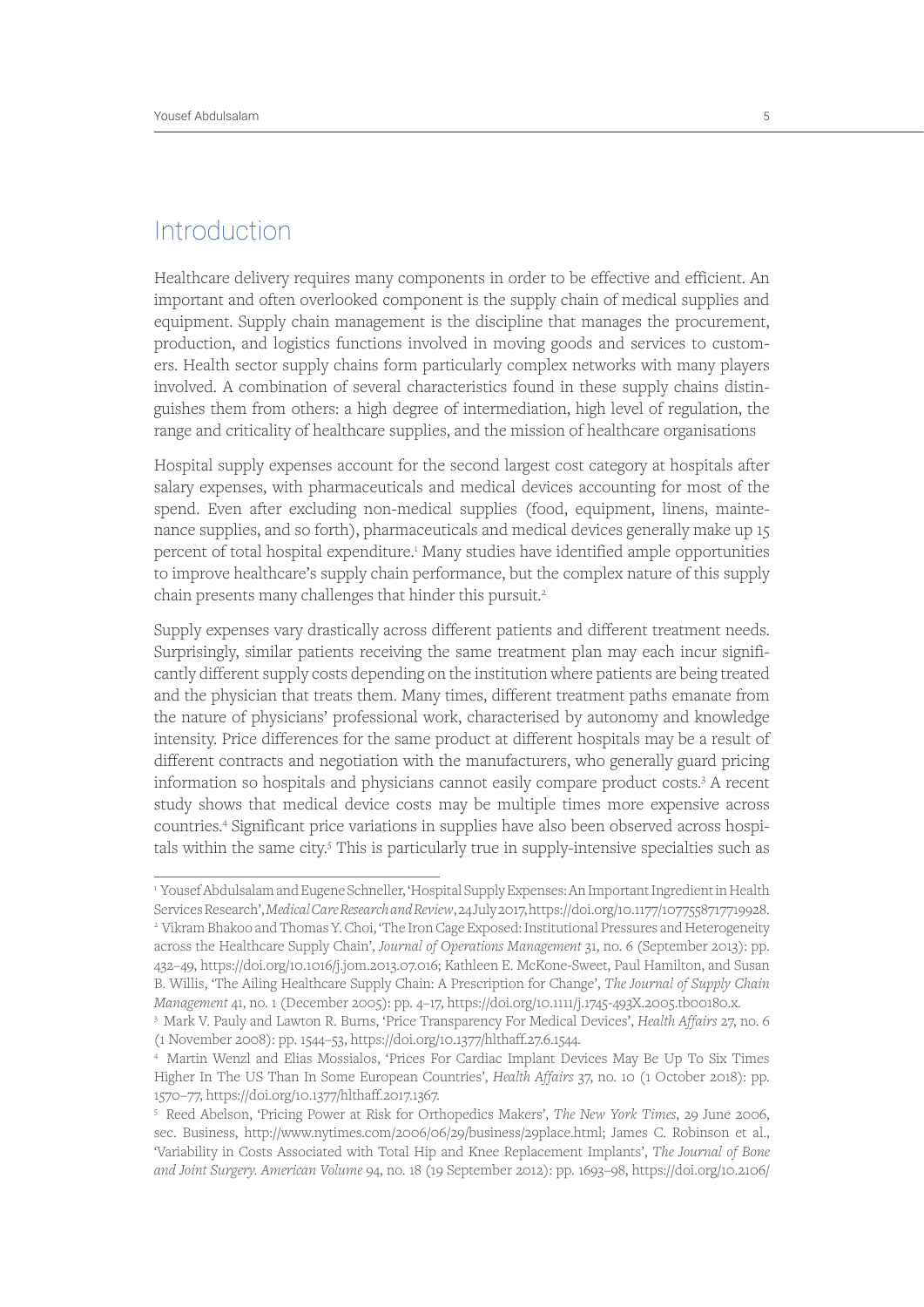cardiology and orthopedics, where the cost of supplies forms a significant portion of the total cost of patient treatment.<sup>6</sup> Even with relatively low-cost pharmaceuticals, differences between branded drugs and generic drugs over a patient's treatment cycle may translate to thousands of dollars.7

A major player in the healthcare supply chain is the physician, who selects the supplies on behalf of the patient and sometimes directly administers them. Estimates suggest that physicians have direct influence over 60 percent of hospital supply expenditure.<sup>8</sup> And while they hold a significant amount of knowledge about the properties and applications of medical supplies, physicians generally pay little attention to their costs and sourcing implications.<sup>9</sup> It is unclear how aware physicians are about the costs of devices and pharmaceuticals they commonly select for use.

To gauge physician cost awareness, this study developed and administered a survey asking physicians practicing in Kuwait's public health sector to estimate the costs of highly recognised medical products. While physicians showed strong familiarity with the medical items presented, they conveyed limited cost knowledge.

Kuwait's health system provides a case study that can be generalised to public health systems that span a small-to-medium size metropolitan region. For example, Kuwait's system can be conceptualised as a self-contained Accountable Care Organization (ACO), a model (whereby a group of healthcare providers collaborate in the care and treatment of a pre-defined population or region) that is becoming increasingly common in the United States.10 The availability of funding, access to human resources, and abundance of hospital bed capacity in the country allow such a health system to focus on developing the components of healthcare delivery, such as the health sector supply chain, rather than scurrying to meet basic healthcare demand.

JBJS.K.00355.

<sup>6</sup> Kanu Okike et al., 'Survey Finds Few Orthopedic Surgeons Know The Costs Of The Devices They Implant', *Health Affairs* 33, no. 1 (1 January 2014): pp. 103–9, https://doi.org/10.1377/hlthaff.2013.0453.

<sup>7</sup> William H. Shrank et al., 'The Use Of Generic Drugs In Prevention Of Chronic Disease Is Far More Cost-Effective Than Thought, And May Save Money', *Health Affairs* 30, no. 7 (1 July 2011): pp. 1351–57, https://doi.org/10.1377/hlthaff.2010.0431.

<sup>8</sup> J. C. Lerner et al., 'The Consequence Of Secret Prices: The Politics Of Physician Preference Items', *Health Affairs* 27, no. 6 (1 November 2008): pp. 1560–65, https://doi.org/10.1377/hlthaff.27.6.1560.

<sup>9</sup> G. Michael Allan, Joel Lexchin, and Natasha Wiebe, 'Physician Awareness of Drug Cost: A Systematic Review', ed. Suzanne Hill, *PLoS Medicine* 4, no. 9 (25 September 2007): e283, https://doi.org/10.1371/ journal.pmed.0040283.

<sup>&</sup>lt;sup>10</sup> Lawton R. Burns and Mark V. Pauly, 'Accountable Care Organizations May Have Difficulty Avoiding The Failures Of Integrated Delivery Networks Of The 1990s', *Health Affairs* 31, no. 11 (November 2012): pp. 2407–16.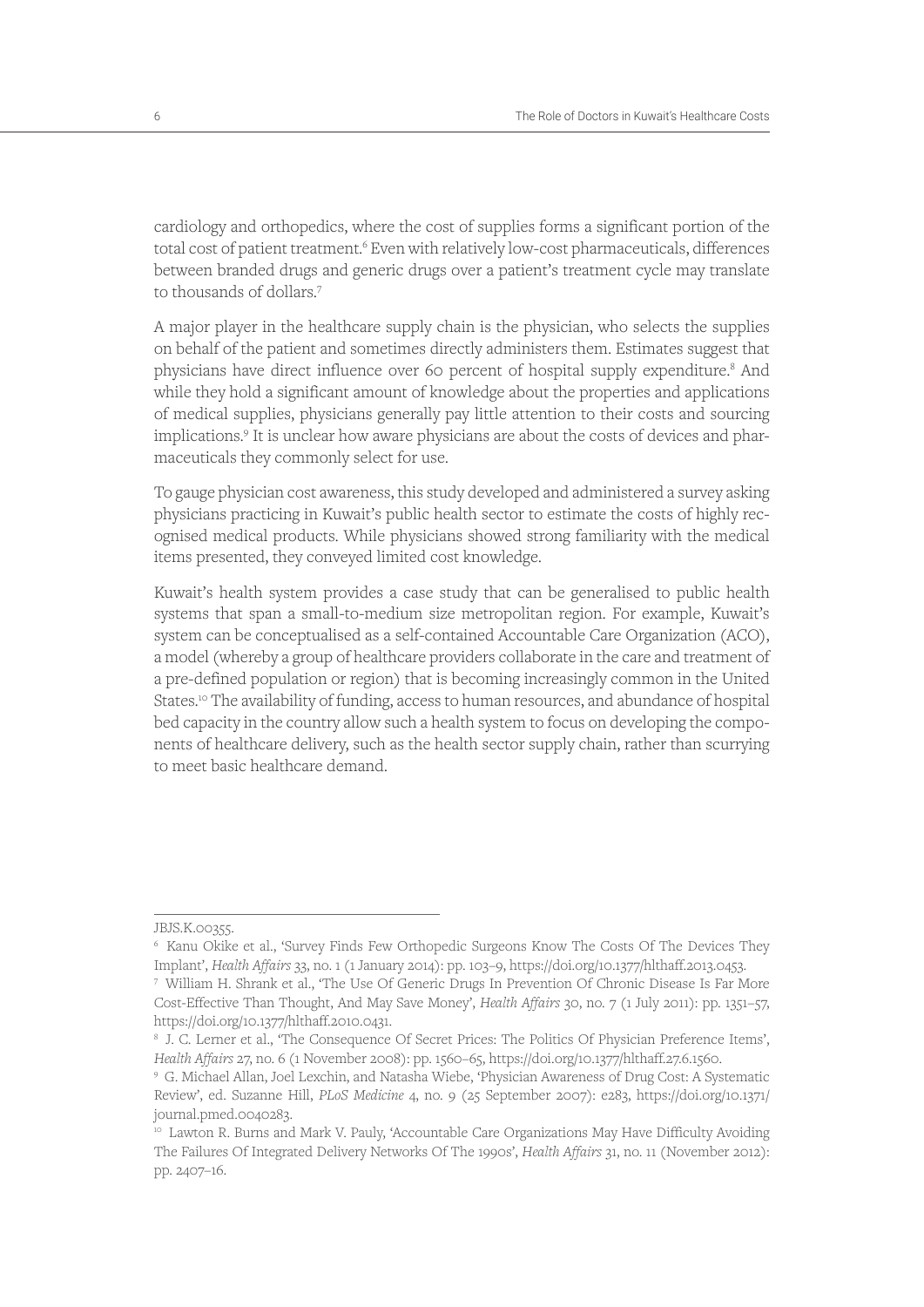# Background

Kuwait's demand for healthcare services has been increasing rapidly, driven by an increase in population, greater life expectancy, and lower infant mortality. Despite a highly affluent population that enjoys a high per-capita GDP, the population suffers from high rates of non-communicable diseases, such as diabetes, cardiovascular diseases, and cerebrovascular diseases.11 These factors, among others, have placed a significant burden on Kuwait's healthcare system. Although Kuwait's health spending relative to GDP (4 percent) may not appear high compared to the world average (9.9 percent), government health expenditure exceeded  $\frac{1}{5}$  billion USD or  $\frac{1}{2}$ ,200 per capita in 2015.<sup>12</sup> Compared to its GCC peers, Kuwait's healthcare supplies expenditure is higher as a percentage of total expenditure and as a percentage of GDP.13

In Kuwait, public health expenditure on pharmaceuticals and medical devices in 2015 was estimated at 800 million USD (243 million KWD), up from 580 million USD (177 million KWD) in 2012.<sup>12</sup> Kuwait's hospital supply expenditure makes up approximately 16 percent of total hospital expenses. The Central Medical Stores, a department in Kuwait's Ministry of Health, is responsible for the procurement of medical supplies for public health institutions, aggregating their procurement requests and negotiating contracts with international suppliers for pharmaceuticals, consumables, capital goods, and medical devices.

Approximately 65% of the Kuwaiti population is covered by a public health plan, with expatriates paying subsidised fees for non-emergency health services.<sup>14</sup> The public health sector accounts for 80% of patient discharges in the country, with six general hospitals and eleven specialty care hospitals.15 An unintended consequence is a limited attention given to the costs of the pharmaceuticals and medical devices. Physicians have little incentive to factor costs in their decision-making even when considering clinically equivalent alternatives as it impacts neither their clinical work nor their compensation. An indication of this is the very low market penetration of generic drugs in the country, where generic products account for only 21.6% of the total volume of prescribed drugs. In contrast, generic drugs accounted for 89% of prescriptions in the United States<sup>16</sup> and 81% in the United Kingdom.<sup>17</sup> The limited incentives to reduce costs may be driven by the universal health

<sup>11</sup> Kuwait Ministry of Health, 'World Health Survey in Kuwait: Summary Report 2013' (Kuwait, 2015).

<sup>&</sup>lt;sup>12</sup> Kuwait Ministry of Health, 'Annual Health Report 2015: 52nd Edition' (National Centre for Health Information Health & Vital Statistics Division, 2017); The World Bank, 'World Health Organization Global Health Expenditure Database', 2015.

<sup>&</sup>lt;sup>13</sup> BMI, 'Kuwait Pharmaceutical & Healthcare Report', 2017.

<sup>14</sup> IMS Health, 'Market Overview 2016, Kuwait', 2016, https://www.tfhc.nl/wp-content/uploads/2017/08/ KLSC-IMS-Kuwait-Health-Industry-Report-2016-vF2.pdf

<sup>&</sup>lt;sup>15</sup> IMS Health.

<sup>&</sup>lt;sup>16</sup> Association for Accessible Medicines, '2017 Generic Drug Access and Savings in the U.S. Report', 2017, https://accessiblemeds.org/resources/blog/2017-generic-drug-access-and-savings-us-report

<sup>&</sup>lt;sup>17</sup> NHS Business Services Authority, 'Medicines Optimisation - Generic Prescribing' (National Health Services, 2018), https://www.nhsbsa.nhs.uk/epact2/dashboards-specifications/medicines-optimisationgeneric-prescribing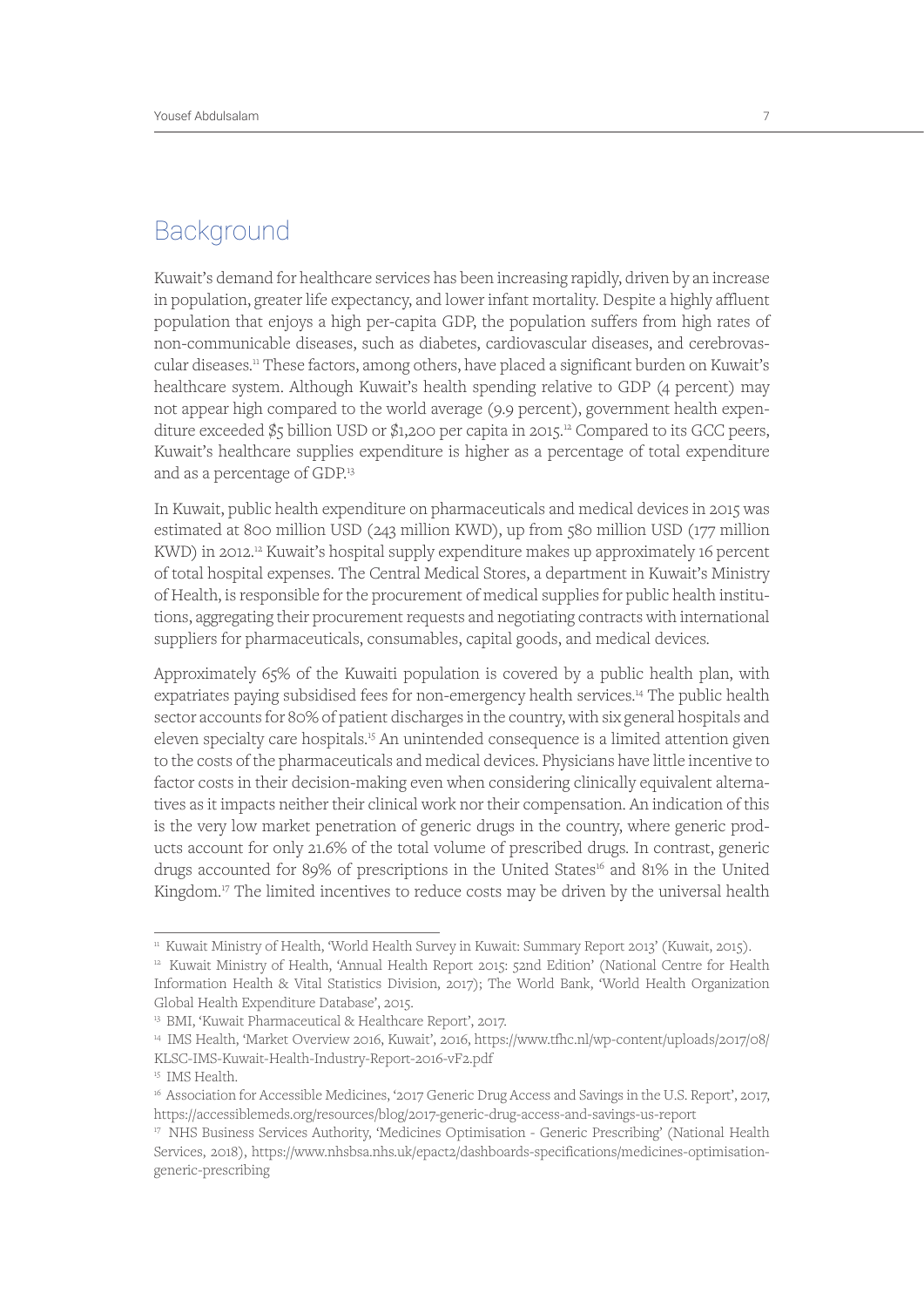coverage in the country, which gives physicians even less reason to be concerned about costs. However, limited cost awareness among physicians is not only observed in countries with universal healthcare.<sup>18</sup> The medical devices industry poses a greater challenge with even less price transparency and product alternatives relative to the pharmaceuticals industry, even in mature health systems.

Despite the physician's important role in supply selection and hospital costs, they receive limited education in healthcare supply management.<sup>19</sup> The medical college in Kuwait is no exception as medical students receive no training or education about hospital operations and supply chain management. Substitutable supply options (i.e., different brands of the same medical item) vary greatly in terms of their costs. Between two clinically equivalent medical items, physicians generally select one based on their personal experience, training, and relationship with supplier representatives rather than on the basis of cost.20 Supplier representatives frequently interact with physicians to present them with new technologies, educate them about products, and provide clinical assistance related to the technical products. Strong relationships form between physicians and supplier representatives, which naturally18 influences physician decision-making via the 'value-added' services that some brands provide directly to the practitioners.<sup>21</sup>

Previous studies have demonstrated the lack of awareness that physicians hold with regards to drug costs. Our study extends this line of inquiry further by assessing physician cost perceptions of both pharmaceuticals and medical devices and attempts to determine the factors that provide physicians with more knowledge about supply costs. Specifically, we consider physicians in Kuwait, a country that provides universal health coverage to an affluent population, but whose medical supply spending exceeds its neighboring peers.<sup>22</sup>

# **Methods**

### Survey Instrument

A survey instrument was developed to measure physicians' cost perceptions. In total, the survey was confined to 30 questions to ensure that the time required to complete did not exceed ten minutes. The survey was presented in an electronic format and made accessible online. The first section of the survey asked physicians to estimate the cost of 18 medical items. The second section of the survey asked respondents to answer 12 general and demographic questions.

<sup>&</sup>lt;sup>18</sup> Allan, Lexchin, and Wiebe, 'Physician Awareness of Drug Cost.'

<sup>19</sup> Jim Eckler and Eugene S. Schneller, 'Physician Leaders' Roles in Supply Chain Management', *Physician Leadership Journal* 2, no. 6 (November 2015): pp. 22–25.

<sup>20</sup> Okike et al., 'Survey Finds Few Orthopedic Surgeons Know The Costs Of The Devices They Implant.'

<sup>21</sup> Lawton R. Burns et al., 'Implant Vendors and Hospitals: Competing Influences over Product Choice by Orthopedic Surgeons', *Health Care Management Review* 34, no. 1 (January 2009): pp. 2–18, https://doi. org/10.1097/01.HMR.0000342984.22426.ac

<sup>22</sup> BMI, 'Kuwait Pharmaceutical & Healthcare Report.'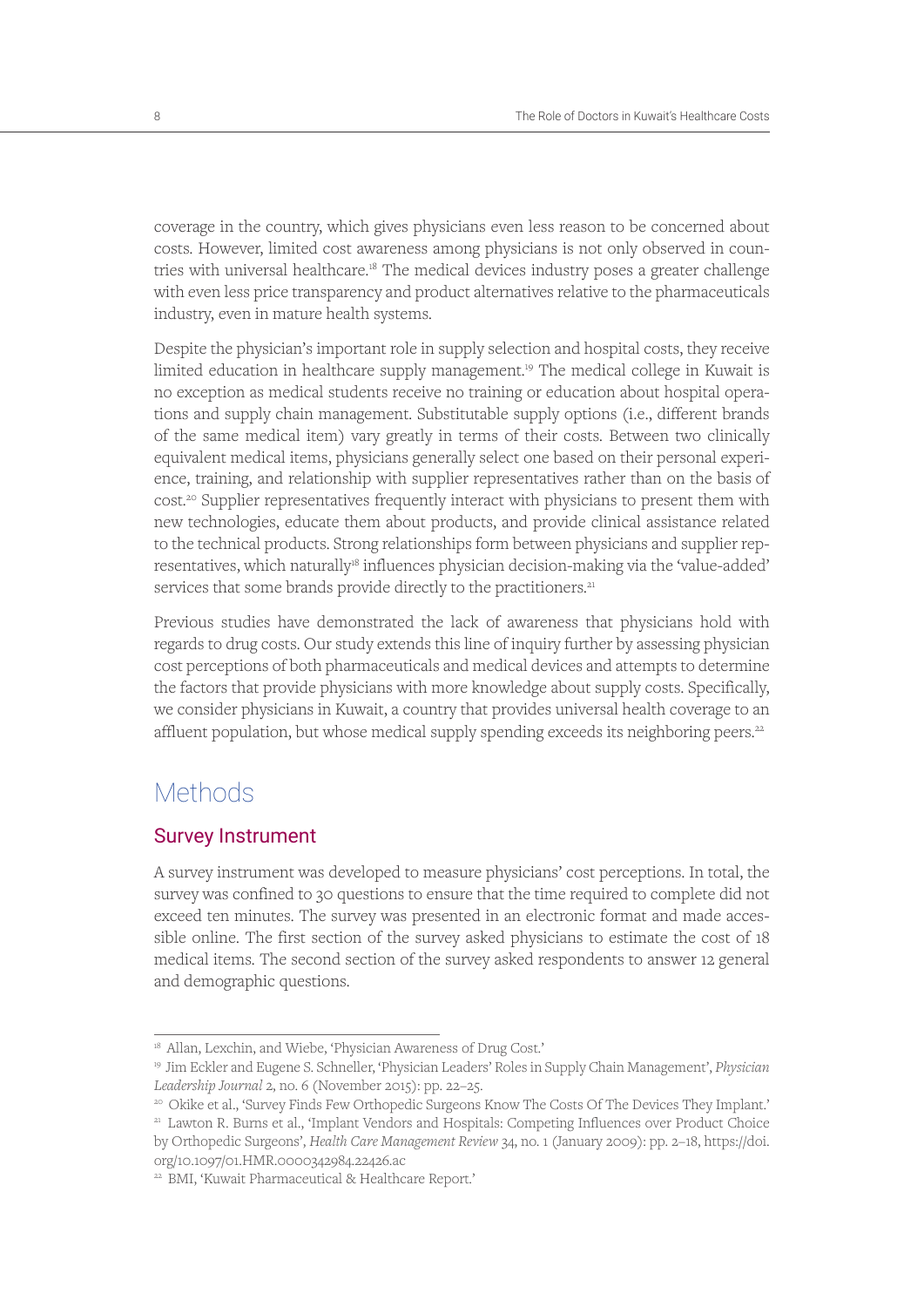The first section of the survey presented physicians with eight different pharmaceutical drugs and ten different medical devices. The drugs in the survey were selected to ensure that the majority of physicians, regardless of their specialty, would recognise them. Several steps were taken to ensure this outcome. First, we reviewed the literature to aggregate a list of drugs used in similar studies.<sup>23</sup> Subsequently, a focus group, composed of four physicians from various specialties, was consulted to refine this list and identify drugs that are commonly used in Kuwait's hospital environment. Finally, the refined list was cross-referenced with the World Health Organization's List of Essential Medicines.<sup>24</sup> The final list consisted of eight drugs commonly prescribed to hospital patients. A picture of each drug's packaging was displayed in the survey.

Ten medical supplies were selected after discussion with the focus group, ensuring high recognisability of items and a wide price range. Items ranged from a few dollars to several thousand dollars. To avoid haphazard guessing, respondents could skip items they did not recognise. A picture of each medical item was displayed in the survey. Physicians were then asked to respond to questions about (1) their overall knowledge of the listed items, (2) their confidence in the estimates they provided, (3) the accessibility of cost information at their institution, and (4) their perceived importance of costs. Finally, demographic information about the physicians was collected.

The survey instrument is presented in Appendix A.

### Data Collection

The target respondents were physicians working in Kuwait's public health sector. Our inquiry was not confined to a specific clinical specialty or physician rank. A convenience sampling approach was taken to maximise potential respondents, using the 'snowball sampling' approach. The researchers disseminated survey links with a concise explanation of the study to their physician contacts (mainly via WhatsApp), who were then asked to relay the message to their colleagues in turn and report the number of people the message was forwarded to. The data collection period occurred in October 2018 for a period of three weeks with reminder messages sent ten days after the initial request. Approximately 50 percent of the responses were received within the first four days of data collection.

For the medical items included in the survey, data about the actual cost (on the health system) was obtained from several sources. Wholesale and retail drug prices are regulated by the Ministry of Health's Pharmaceuticals and Herbal Medicines Registration & Control Administration and published on their website.<sup>25</sup> For medical devices, the prices

<sup>23</sup> G. Michael Allan and Grant D Innes, 'Do Family Physicians Know the Costs of Medical Care? Survey in British Columbia', *Canadian Family Physician February* 50, no. 2 (February 2004): pp. 263–70; Allan, Lexchin, and Wiebe, 'Physician Awareness of Drug Cost'; Lisa Korn et al., 'Improving Physicians' Knowledge of the Costs of Common Medications and Willingness to Consider Costs When Prescribing | SpringerLink', *Journal of General Internal Medicine* 18, no. 1 (January 2003): pp. 31–7.

<sup>24</sup> World Health Organization, 'The Selection and Use of Essential Medicines 2017', March 2017.

<sup>25</sup> State of Kuwait Ministry of Health, 'Drug & Food Supplement Prices', 2018, https://eservices.moh.gov. kw/drugdetails.aspx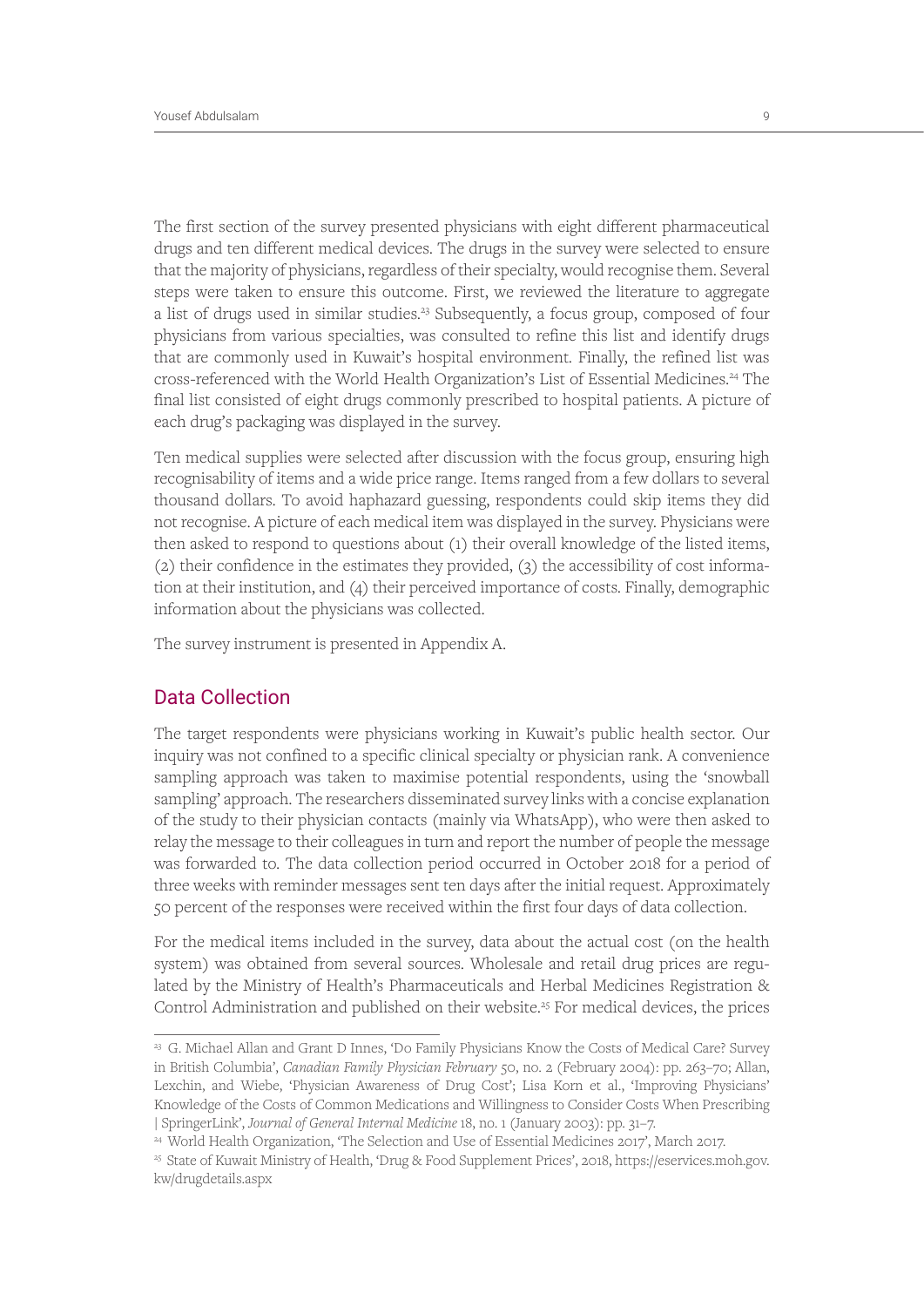that apply to public hospitals were obtained from the largest medical supplies distributor in Kuwait. The provided pricing data was cross-checked with a hospital's procurement representative and found to be reliable.

### Analysis

We compared the estimates that physicians provided with their actual costs to determine the rate of accuracy in estimating medical items. This is done by first calculating the absolute value of the difference between the estimate and actual cost and then dividing that by the actual cost for each physician-item observation. A binary variable is then assigned to indicate whether the estimate is accurate within a 25% margin of error. In other words, if a provided estimate is within plus or minus 25% of the actual cost, it was considered correct. A 25% margin is the most commonly used similar studies.<sup>26</sup> As a sensitivity analysis, all models are re-estimated with a 35% margin of error and findings from the statistical results remain consistent.

A paired two-sample t-test compared the accuracy rate between pharmaceutical items and medical devices. A two-sample t-test determines the likelihood that the average difference between two groups is truly significant as opposed to resulting from random chance. We check for significant differences in mean accuracy of physicians based on education, specialty, and hospital affiliation.

# Results

### Sample Statistics

The survey was completed by 106 physicians. Table 1 summarises demographic information gathered from the survey. Only four respondents indicated a lack of familiarity with at least one item, and their rate of correct responses was adjusted accordingly. Four other observations were missing some demographic data and were included in the analysis when possible.

The years of professional clinical experience among participants varied between one year to 45 years, with an average of 7.2 years of work experience and a standard deviation of 7.3. Approximately 60 percent of the respondents held the title of Resident, Assistant Registrar or Registrar, with the rest holding more senior positions. The most common specialisation among respondents was Internal Medicine, which is to be expected since Internal Medicine departments are the largest in each of Kuwait's general public hospitals.

In 2015, Kuwait reported a total of 8,105 physicians practicing in the public sector. Just over half (i.e., 4,285) of all physicians practice at one of the six general public hospitals in the country, and another  $1,371$  practice at tertiary care hospitals.<sup>27</sup> In the sample, 76 percent of respondents were practicing at general hospitals.

<sup>&</sup>lt;sup>26</sup> Allan, Lexchin, and Wiebe, 'Physician Awareness of Drug Cost'.<br><sup>27</sup> Kuwait Ministry of Health, 'Annual Health Report 2015: 52nd Edition'.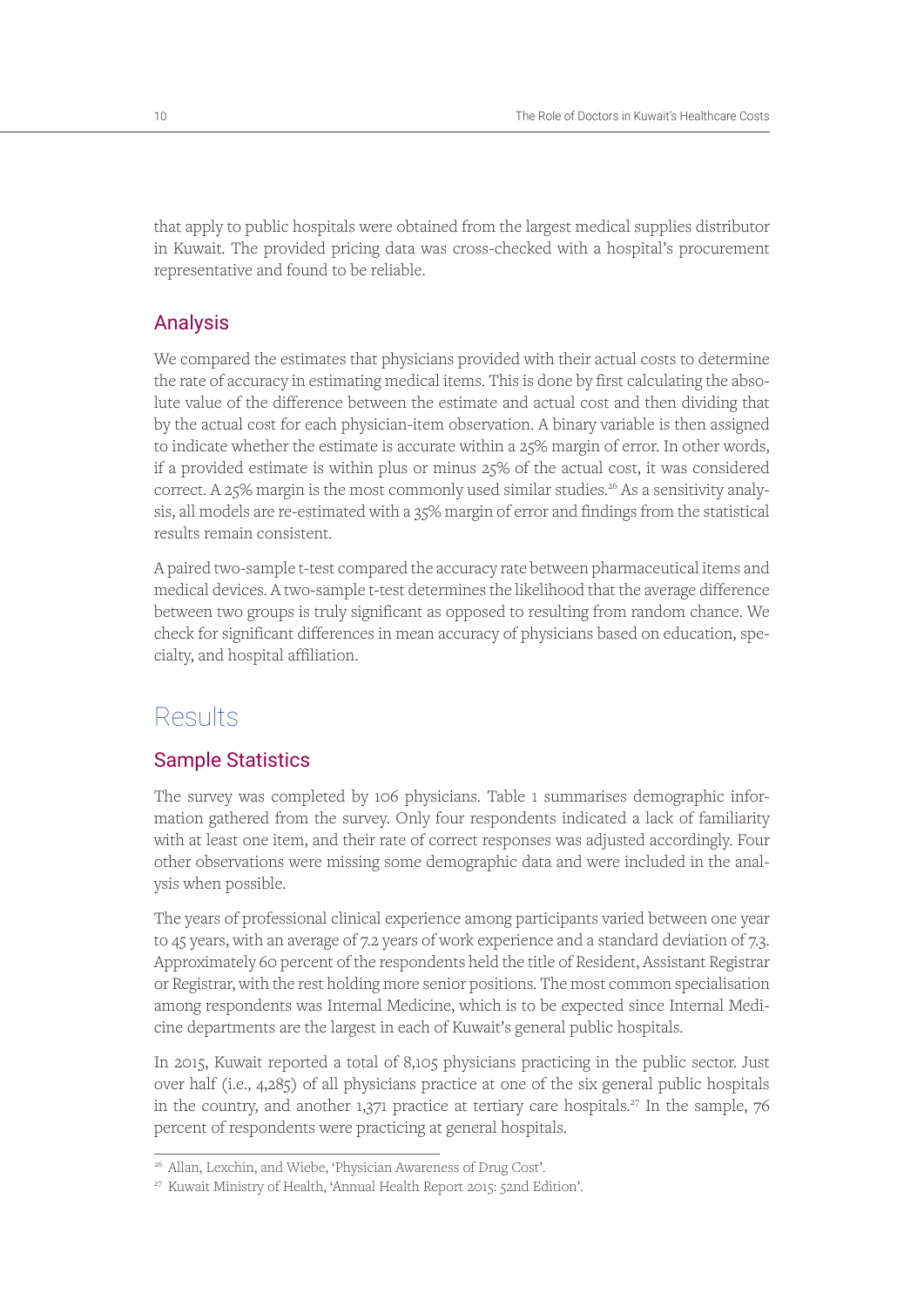|                                      | $\mathsf{n}$   | %    |
|--------------------------------------|----------------|------|
| <b>Gender</b>                        |                |      |
| Male                                 | 63             | 61.0 |
| Female                               | 41             | 39.0 |
| <b>Education</b>                     |                |      |
| <b>Kuwait University</b>             | 54             | 51.9 |
| Royal College of Surgeons in Ireland | 13             | 12.5 |
| Other                                | 33             | 31.7 |
| <b>Undisclosed</b>                   | $\overline{4}$ | 3.8  |
| <b>Years of Experience</b>           |                |      |
| $0 - 5$                              | 55             | 52.9 |
| $6 - 10$                             | 25             | 24.0 |
| $11 - 15$                            | 12             | 11.5 |
| $16 - 20$                            | 3              | 2.9  |
| Over 20 years                        | 5              | 4.8  |
| <b>Undisclosed</b>                   | $\overline{4}$ | 3.8  |
| <b>Institution Type</b>              |                |      |
| <b>General Hospital</b>              | 79             | 76.0 |
| Specialised                          | 8              | 7.7  |
| <b>Primary Care or Other</b>         | 9              | 8.7  |
| <b>Undisclosed</b>                   | 8              | 7.7  |

### Table 1: Sample Descriptive Statistics (n=104)

# Physician Estimation Accuracy

Considering a 25% margin of error, physicians gave an accurate cost estimate for an average of 3.1 of the 18 items (17.9% of the time) with a standard deviation of 1.90. With a 35 percent margin of error, physician estimates were accurate 24% of the time on average. With a 15% margin of error, accurate physician estimates dropped to an average of just 9.6%. In terms of the magnitude of estimation error, the median physician deviation from actual costs was 75% on average.

Physicians overestimated the cost of drugs with an actual price of less than 5 KWD and underestimated the cost of drugs more expensive than 5 KWD. Physician cost estimates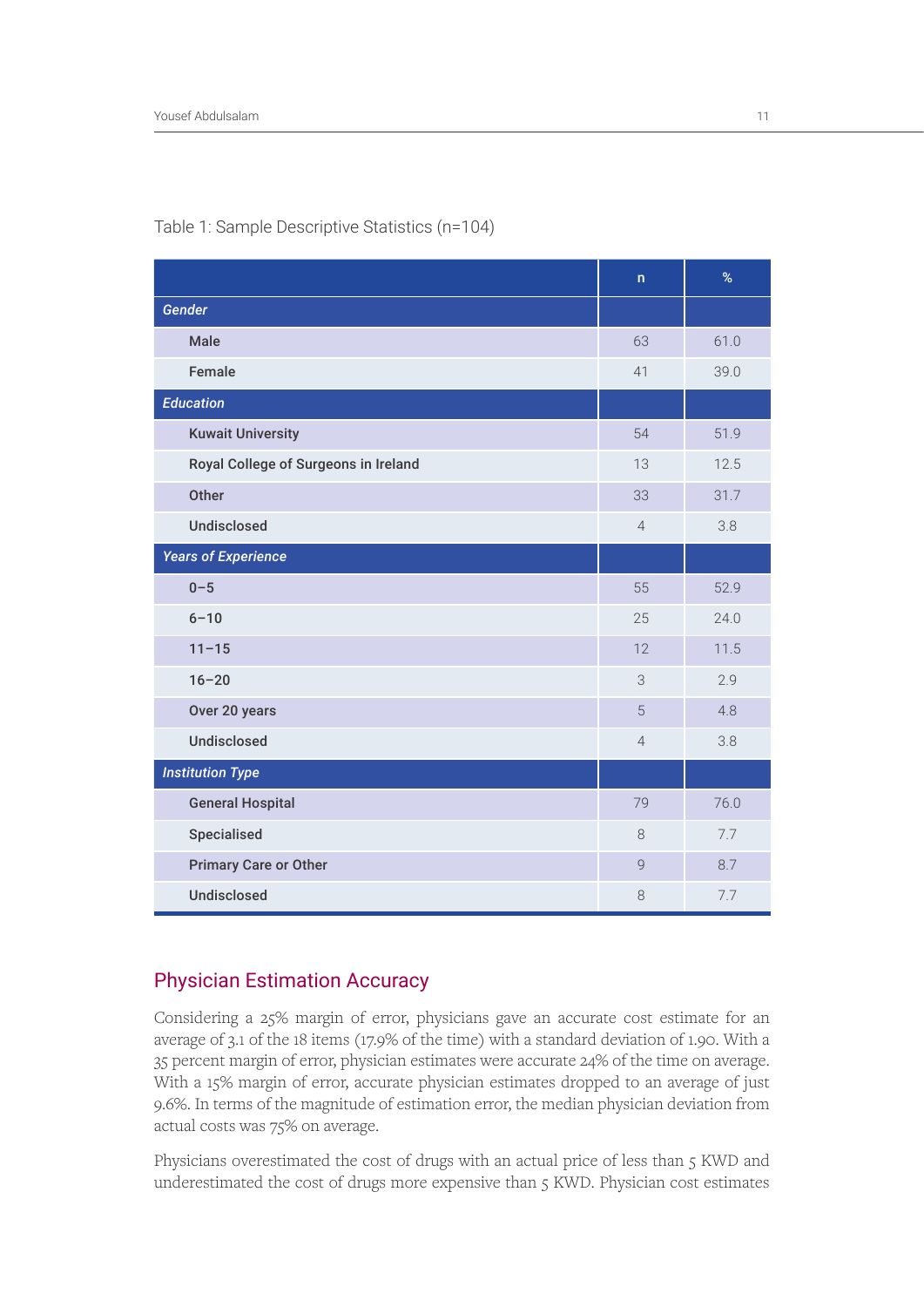were most inaccurate for the two cheapest drugs on the list, Tramal and Clexane. In terms of medical supplies, physicians underestimated the cost of supplies included in the survey, with the exception of the two cheapest devices. Figure 1 illustrates the frequency that physicians underestimated or overestimated drugs and supplies.

As observable in Figure 1, physicians provided accurate estimates of drug prices ( $\mu$ =0.22 σ=0.032) more often than they did for medical supplies (µ=0.14 σ=0.018).28 The difference was statistically tested via a paired two-sample t-test ( $t=3.77$ ,  $df=103$ ,  $p<0.01$ ) and found to be significant, based on an α of 0.05. The median deviation of the estimates from actual costs for drugs and medical supplies was 85 and 81 percent, respectively. A two-sample t-test shows no statistical significance between the accuracy rates of locally trained versus internationally trained physicians  $(t = -1.58, df = 102, p = 0.12)$ .



Figure 1: Frequency of Physician Cost Estimations, By Item Category (N=104)

The mean accuracy of Internal Medicine physicians was compared against the mean accuracy of all other specialties. Internal Medicine is the most common specialty both in Kuwait's physician population and our sample. Other specialties could not be isolated due to limited observational data in each group. In terms of drug cost accuracy, Internal Medicine physicians, on average, had 4.7 accurate drug cost estimates compared to 3.9 accurate estimates by physicians of other specialties, a statistically significant difference  $(t = -2.61, df = 102, p = 0.01).$ 

When it comes to medical devices, there was no significant difference between the average accuracy of estimates given for Internal Medicine versus other specialties. A comparison

<sup>&</sup>lt;sup>28</sup> The symbols μ and σ represent the average and standard deviation of the discussed measure, respectively. The t-statistic (t), degrees of freedom (df) and p-value (p) describe the result of the t-test. In layman's term, the p-value denotes the probability that the tested difference in means is due to random occurrences.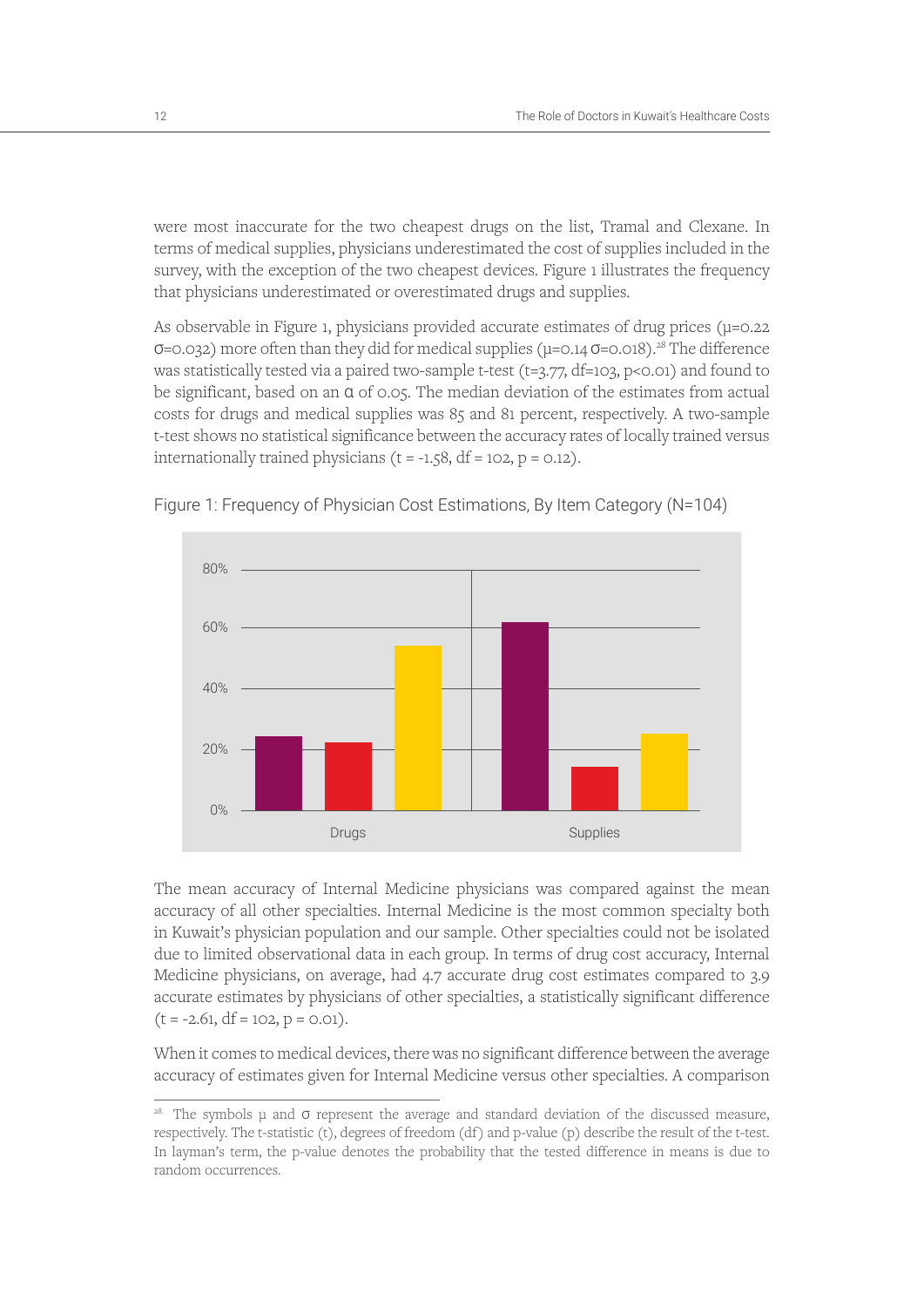of groups of physicians working at different institutions showed no significant difference in mean accuracy rates across groups.

## Physician Perceptions of Medical Supply Costs

Figure 2 provides histograms of the four general survey questions related to supply costs. The specific questions asked, and definitions of their 1 to 5 scales are included in Appendix A. Generally, '1' indicated low agreement to the survey item and '5' indicated high agreement.

Physicians believed that cost is an important supply selection criterion for clinically equivalent items but indicated a low level of accessibility to cost information at their institutions. Physicians also reported that their clinical knowledge of the medical items presented in the survey was relatively high while their cost knowledge was low, as measured by the confidence in the cost estimates they provided. Cost knowledge was positively and significantly correlated with the experience  $(R = 0.27, p < 0.05)$ . No other metric was correlated with experience nor gender.



Figure 2: Physician Perceptions of Supply Costs (N=104)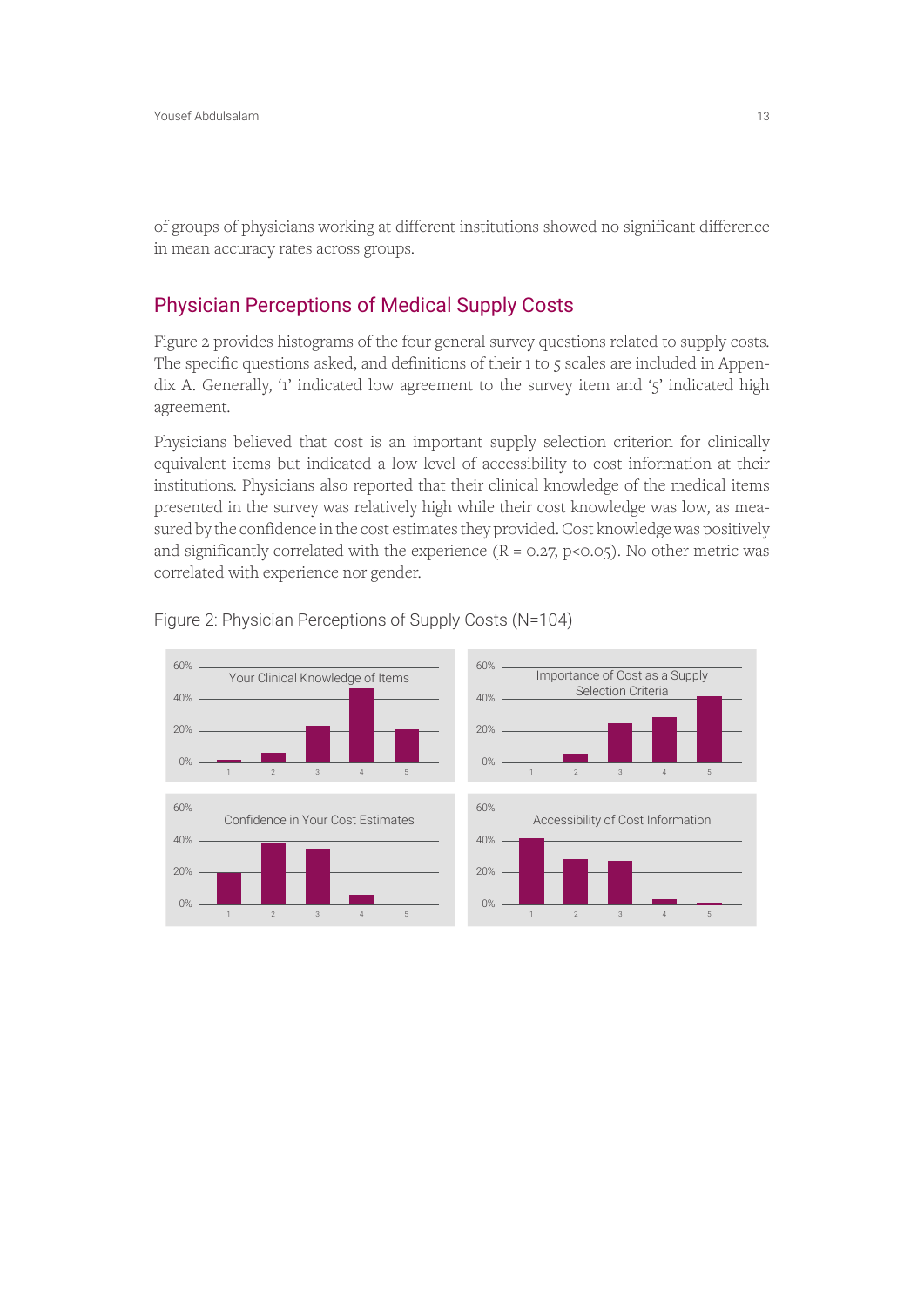# Discussion

### Research Findings

Previous studies have examined physician cost perceptions, and most have concluded that physicians have limited knowledge of medical care costs.<sup>29</sup> This study extends this line of inquiry by widening the scope of supplies to include both pharmaceutical drugs and medical devices and considers the factors associated with higher physician awareness. The distinction between drugs and devices is important because drugs are discretely classified, with regulated pricing, a high level of price transparency, and product substitutability. Medical devices, on the other hand, do not share any of these characteristics, posing a challenge for both hospital material managers and physicians in selection and pricing.30

Physician cost perceptions of pharmaceutical supplies in this study are consistent with results from previous studies, summarised in a systematic review by Allan et al.<sup>31</sup> Across 12 studies that applied the same margin of error  $(± 25%)$ , the median accuracy rate was 29%. The median accuracy rate of drugs in this study was 25%. This study further adds that cost perceptions of medical devices are significantly less accurate than perceptions of the costs of drugs. One reason may be that the price variation of drugs is lower than that of devices. The middle 80% price range of all drugs registered in Kuwait is between 0.820 KWD and 19.500 KWD.32 While we do not have similar data for medical device prices, it is safe to assume that they would exhibit a much wider price range.

Consistent with previous studies, physicians generally overestimated the cost of drugs. Our findings add that medical device prices were much more likely to be underestimated than overestimated (Figure 1). An underestimation of supply costs can lead to a significant amount of waste. For example, a recent study estimated that \$968 worth of unused supplies (about 13 percent of the total procedure cost) go to waste in each neurosurgery operation.33 The authors also indicate that the surgeon was an important predictor of the amount of waste per surgery. This observation provides an indication that changing surgeon behaviour (through education, incentives or directives) can improve cost efficiency.

Seventy percent of physicians indicated that cost was an 'important' or 'very important'

<sup>&</sup>lt;sup>29</sup> Allan, Lexchin, and Wiebe, 'Physician Awareness of Drug Cost'.<br><sup>30</sup> Burns et al., 'Implant Vendors and Hospitals'; Pauly and Burns, 'Price Transparency For Medical Devices'; Joseph Walker, 'Medical Technology Firms Branch Out', *Wall Street Journal*, 1 February 2016, sec. Business, http://www.wsj.com/articles/medical-technology-firms-branch-out-1454364767; Wenzl and Mossialos, 'Prices For Cardiac Implant Devices May Be Up To Six Times Higher In The US Than In Some European Countries'.

<sup>&</sup>lt;sup>31</sup> Allan, Lexchin, and Wiebe, 'Physician Awareness of Drug Cost.'

 $32$  State of Kuwait Ministry of Health, 'Drug & Food Supplement Prices'.<br> $33$  Study was carried out at the University of California, San Francisco. Corinna C. Zygourakis et al., 'Operating Room Waste: Disposable Supply Utilization in Neurosurgical Procedures', *Journal of Neurosurgery* 126, no. 2 (1 February 2017): pp. 620–25, https://doi.org/10.3171/2016.2.JNS152442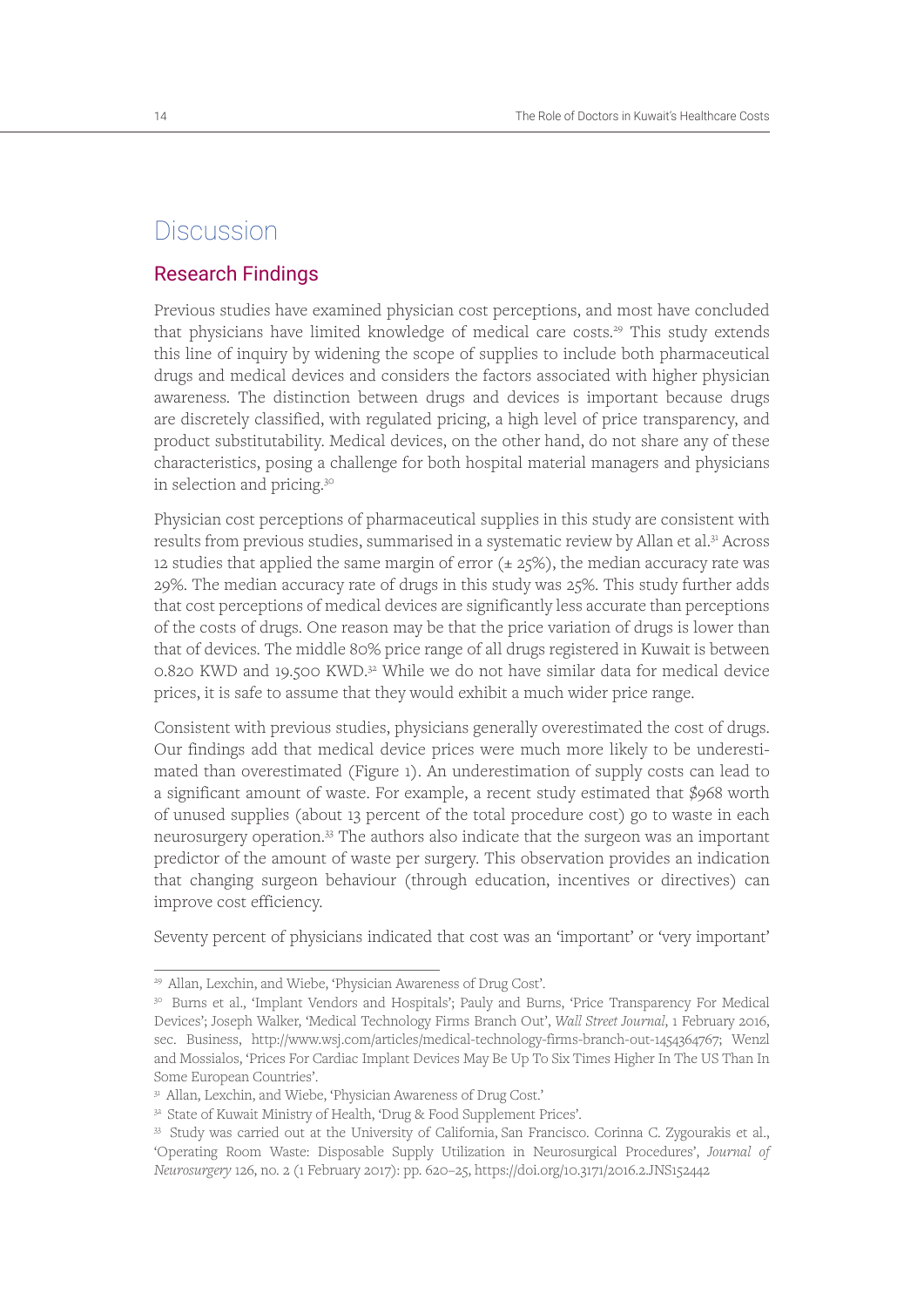criterion in selecting between clinically equivalent supply alternatives. However, physicians also indicated very limited access to cost information at their institutions. This contrast is illustrated in Figure 2 and is reflective of the low level of generic drugs substitution in Kuwait.34 Making supply cost information more accessible may be an effective approach to motivate the prescription of generic drugs.

Cost transparency and accessibility may be an effective cost containment strategy in some circumstances, such as with pharmaceuticals, where generic alternatives are readily available with well-established clinical equivalency. However, price transparency alone may be less effective as product complexity increases, partly due to physician–supplier relationships and marketing. Our results show substantially lower accuracy in gauging medical device costs. More efforts may need to be invested in educating physicians about their role in the supply chain. Combining clinical knowledge with an awareness of product alternatives, distribution channels and costs can make a difference in supply chain performance.35 On the other hand, aligning physician incentives with cost efficiency objectives may trigger adverse consequences, such as comprising the patient's quality of care or encouraging opportunistic behaviour.

# Policy Implications and Recommendations

The results of this research provide some guidance to policymakers for improving supply cost efficiency. To become benevolent stewards of the healthcare supply chain, physicians would require three elements: information, incentives and education. Empowering physicians allows them to make decisions and improvements in the system that consider costs.

### Increasing Availability of Medical Supply Information

Information useful to improve supply selection decision-making includes product characteristics and pricing, potential product alternatives, efficacy studies and so forth. The Ministry of Health's current drug look-up e-service is a start, but it should be greatly developed to assist local doctors and augment international medical drug databases. For example, the e-service currently does not allow for searching generic drug names for brand alternatives and prices. Information about medical devices is even harder to come by, both in Kuwait and worldwide. Establishing product equivalency between device alternatives is much more difficult than pharmaceuticals, but can prove to be rewarding given the huge price variations among the former.<sup>36</sup>

When information is not readily available, it should be created. Senior physicians in each

<sup>34</sup> IMS Health, 'Market Overview 2016, Kuwait'.

<sup>35</sup> Korn et al., 'Improving Physicians' Knowledge of the Costs of Common Medications and Willingness to Consider Costs When Prescribing | SpringerLink'.

<sup>&</sup>lt;sup>36</sup> Wenzl and Mossialos, 'Prices For Cardiac Implant Devices May Be Up To Six Times Higher In The US Than In Some European Countries'.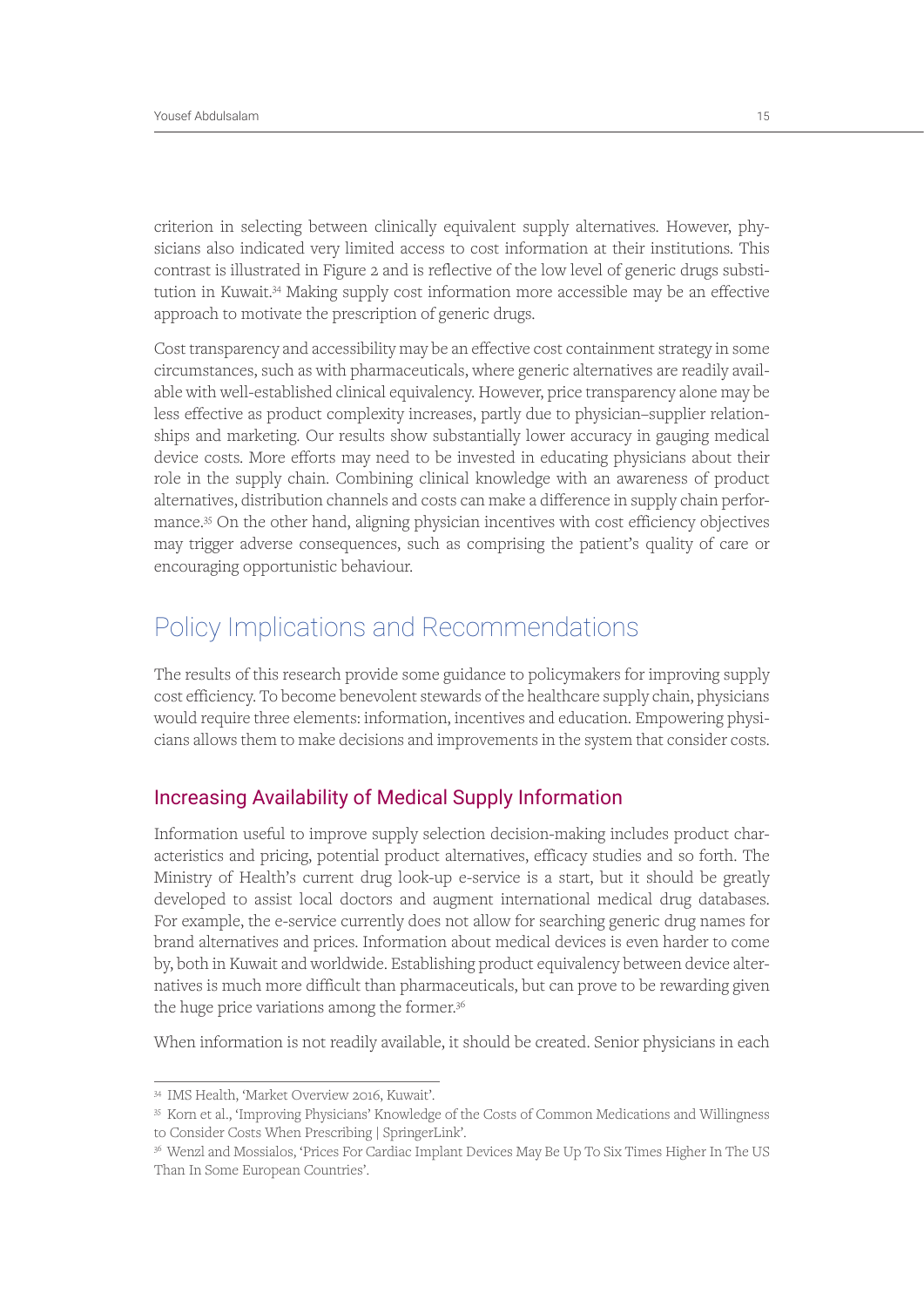specialty can form 'value analysis teams' to study and consider all aspects of product alternatives used in common diagnoses or procedures in that discipline. They can then recommend best practices and steer the product choice for less experienced physicians.37 Specialised committees composed of clinicians, procurement analysts, actuaries and perhaps economists could publish nation-wide clinical standards and best practices that consider the financial and clinical aspects of treatment and technology choices.

#### Aligning Physician and Hospital Incentives

Incentivising physicians towards more cost-effective healthcare delivery is also necessary to improve performance. However, one must caution about the unintended consequences of incentive plans that may give rise to self-serving behaviours by physicians. Further research with underpinnings in agency theory and stewardship theory may help identify the right contract structures to set up successful incentive schemes.38 The gain-sharing model is one incentive structure that motivates physicians to consider supply costs while also accounting for clinical outcomes.39 In other countries, bundled payment programs push physicians to account for costs when planning out a treatment strategy or operating procedure.40 In instances where treatment costs trickle down to patients, physicians will have to pay closer attention to their prescription habits to cater to their clients both clinically and financially. The United Arab Emirates recently launched an effort to increase the accountability of drug expenditure by transferring the cost difference between the generic and brand drugs onto the patient should a physician prescribe a branded drug.<sup>41</sup> Manufacturers of brand drugs will also have the incentive to push their prices down to remain competitive or risk alienating the physicians prescribing their products.

#### Educating Physicians About Supply Chain Management

Supply chain education directed towards physicians are generally absent in medical programs worldwide. Physicians represent a crucial node in the supply chain of pharmaceuticals and medical devices, yet they are neither aware of the hospital's procurement process, nor their significant role in it. An introductory-level course about hospital management that covers topics in operations management, finance, inventory management, strategy and human resource scheduling could shape physician behaviours and elevate

<sup>37</sup> Kathryn Lang and Bradley Eaton, 'The Value Analysis Team: A Shared Mental Model', *The Health Care Manager* 28, no. 2 (June 2009): pp. 165–71, https://doi.org/10.1097/HCM.0b013e3181a2cc61

<sup>&</sup>lt;sup>38</sup> Abdulsalam et al., 'The Impact of Physician-Hospital Integration on Hospital Supply Management'.<br><sup>39</sup> Jonathan D. Ketcham and Michael F. Furukawa, 'Hospital-Physician Gainsharing In Cardiology', *Health Affairs* 27, no. 3 (1 May 2008): pp. 803–12, https://doi.org/10.1377/hlthaff.27.3.803

<sup>40</sup> Thomas C. Tsai et al., 'Medicare's Bundled Payment Initiative: Most Hospitals Are Focused On A Few High-Volume Conditions', *Health Affairs* 34, no. 3 (1 March 2015): pp. 371–80, https://doi.org/10.1377/ hlthaff.2014.0900

<sup>41</sup> Sharmila Dhal, 'Generic Drugs Can Be Cheaper than Branded Ones by 60 Percent in Abu Dhabi', *Gulf News*, 15 August 2018, https://gulfnews.com/uae/generic-drugs-can-be-cheaper-than-branded-ones-by-60-per-cent-in-abu-dhabi-1.2266675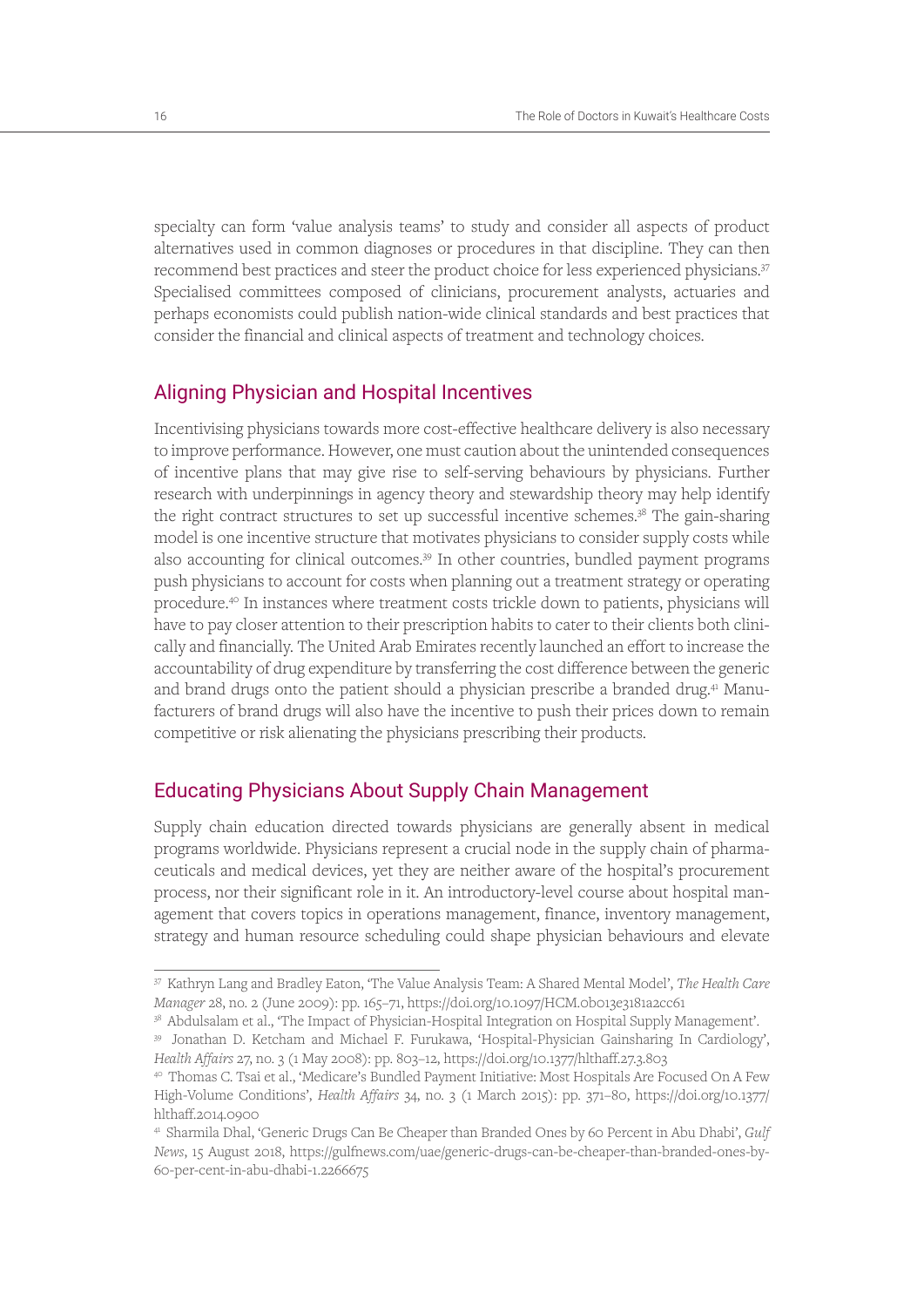their role to that of stewards of the hospital itself, rather than just of the patient.

Healthcare institutions should also consider including these topics as part of an orientation program upon recruitment. Future research needs to explore the prevalence of such programs around the world and assess their overall efficacy on various dimensions of hospital performance, including supply management. Combining clinical knowledge with an awareness of supply management, distribution channels and costs has been shown to improve supply chain performance.<sup>42</sup>

# Future Research

Future research should consider a more refined sample to answer questions pertaining to specific physician groups. For example, past research has focused on the cost perceptions of medical items in supply-intensive settings, and where physicians have more selection options, such as in orthopedic surgery.43 Furthermore, considering the moderating effect of different governance structures and physician employment contracts may prove insightful.44 For example, comparing physicians in private hospitals, public hospitals, primary care clinics and specialised private practices may reveal differences in cost awareness and attention. These directions of future research can also resolve a limitation in the current study related to the convenience sampling approach, which may introduce bias.

Another track of research should also examine the effects of physician perceptions on costs. Are supply resources utilised more strategically when there is a higher cost awareness among physicians? Past studies indicate that simply displaying the cost of medications and laboratory tests on the computerised physician order entry screens can influence physician prescribing behaviours and reduce overall costs without adversely impact the quality of care.45 While such studies are encouraging, the causal logic between physician cost awareness and cost reduction requires further research.

Another avenue for future research is to consider the role and perceptions of other stakeholders, such as supplier representatives, patients, and hospital's procurement agents. With increased access to health information via the internet, affluent patients are becoming more involved in their diagnoses and treatment plans. In what situations do informed patients improve cost efficiency? On the one hand, patients who may sometimes pay outof-pocket for drugs or medical supplies are expected to be more cost-conscious. On the other hand, patients with public health coverage are more inclined to request the costliest

<sup>42</sup> Korn et al., 'Improving Physicians' Knowledge of the Costs of Common Medications and Willingness to Consider Costs When Prescribing | SpringerLink'.

<sup>43</sup> Okike et al., 'Survey Finds Few Orthopedic Surgeons Know The Costs Of The Devices They Implant'.

<sup>44</sup> Abdulsalam et al., 'The Impact of Physician-Hospital Integration on Hospital Supply Management'. 45 Korn et al., 'Improving Physicians' Knowledge of the Costs of Common Medications and Willingness

to Consider Costs When Prescribing | SpringerLink'; Y. C. Lin and S. R. Miller, 'The Impact of Price Labeling of Muscle Relaxants on Cost Consciousness among Anesthesiologists', *Journal of Clinical Anesthesia* 10, no. 5 (August 1998): pp. 401–3.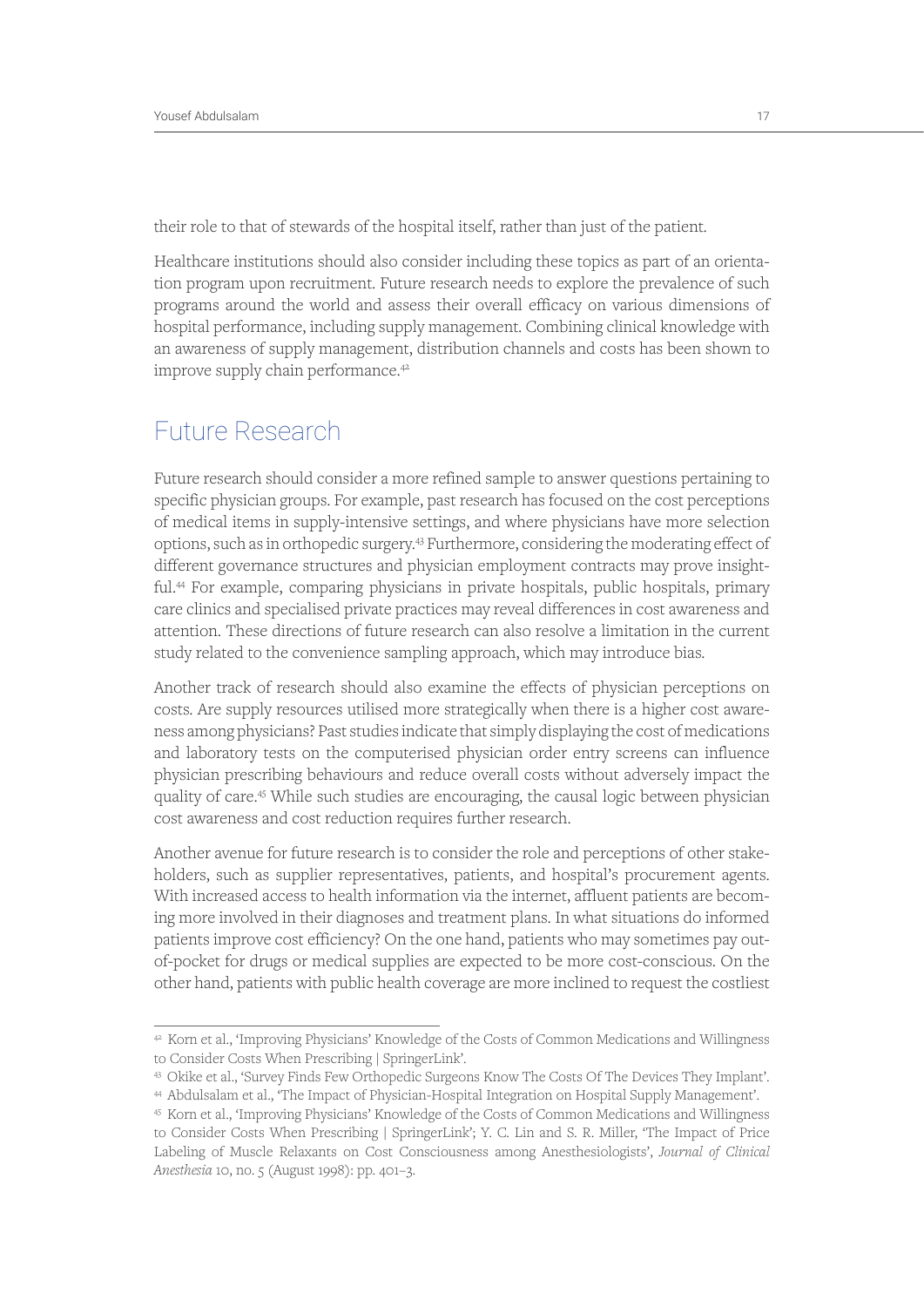alternative for peace of mind. This is evident in patient perceptions of generic medications, where they acknowledge the cost-saving potential of generic drugs but are uneager to use them.46 In Kuwait's context, the changing reimbursement structure for citizens versus temporary residents may provide a good natural experiment to test physician cost knowledge and prescription behaviours.

# Conclusion

Opportunities to improve performance in the supply chains of the health sector remain plentiful. This paper considers one avenue, which involves the role of physicians in supply selection and their potential impact on hospital costs. Our findings indicate that physicians have little awareness about the costs of supplies that they select and use in their service delivery. Accurate information regarding medical device costs appears to be even more elusive to physicians than for pharmaceutical items. While pharmaceutical costs at hospitals in mature healthcare systems are relatively well managed, medical devices continue to pose a challenge across may health systems worldwide.<sup>47</sup>

In Kuwait, the containment of pharmaceutical costs remains a major opportunity with only about 20 percent of drugs dispensed being generic, compared to 80 percent or more in mature health systems.48 The United Arab Emirates has recently taken a major step towards supply cost containment by mandating the dispensing of generic drugs at pharmacies for insured patients, with patients able to opt to buy branded drugs by paying the cost difference out of their pocket.49 Educating physicians about supply expenses and simplifying their choices are policies that would represent great strides towards improving the efficiency of supply spending in Kuwait's healthcare system.

<sup>46</sup> William H. Shrank et al., 'Patients' Perceptions Of Generic Medications', *Health Affairs (Project Hope)* 28, no. 2 (2009): pp. 546–56, https://doi.org/10.1377/hlthaff.28.2.546

<sup>47</sup> Wenzl and Mossialos, 'Prices For Cardiac Implant Devices May Be Up To Six Times Higher In The US Than In Some European Countries'.

<sup>48</sup> Shrank et al., 'The Use Of Generic Drugs In Prevention Of Chronic Disease Is Far More Cost-Effective Than Thought, And May Save Money.'

<sup>49</sup> Dhal, 'Generic Drugs Can Be Cheaper than Branded Ones by 60 Percent in Abu Dhabi.'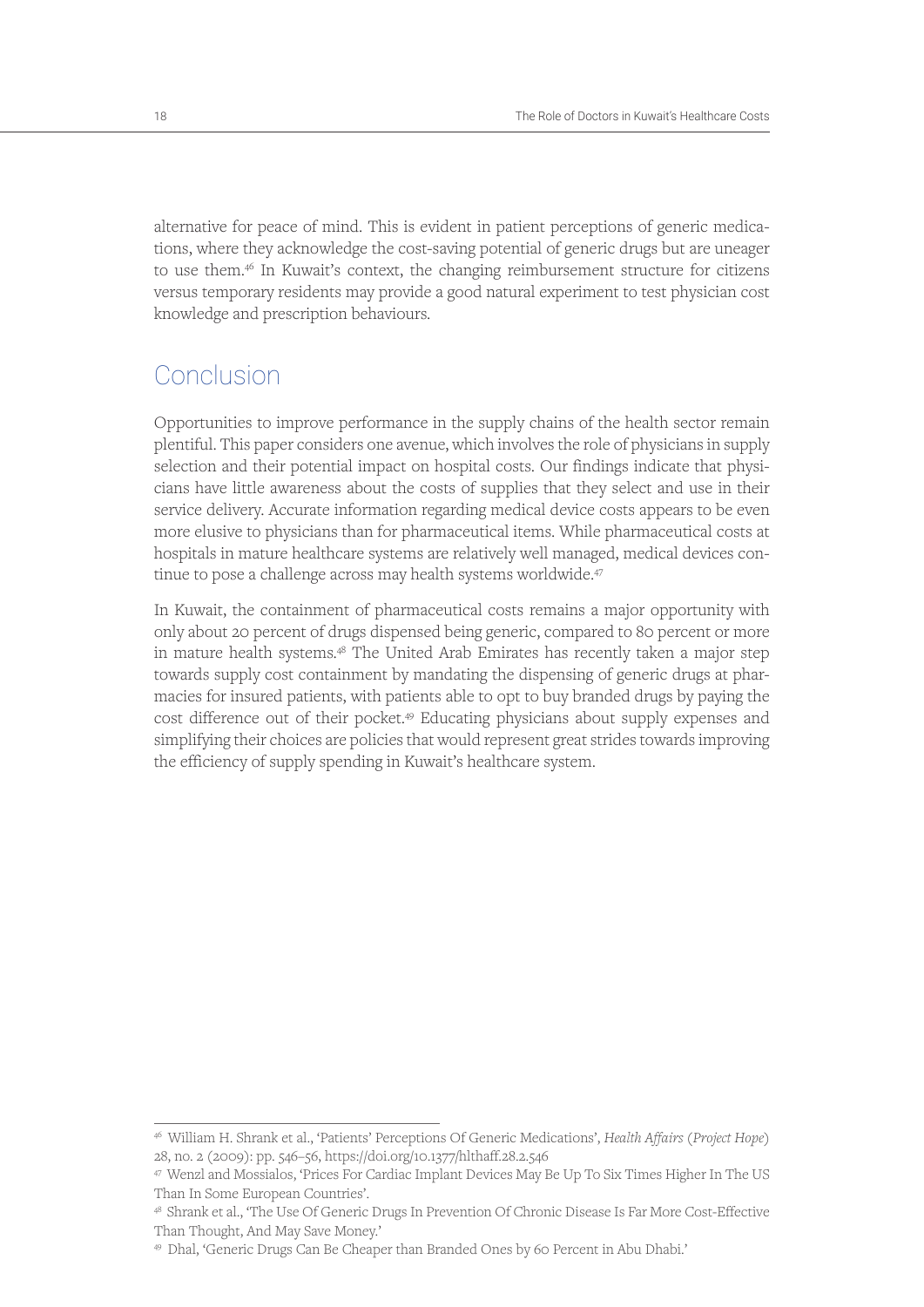### Appendix A

Survey Instrument

| <b>Section 1. Pharmaceuticals and Medical Supply Costs</b>                                                                                                                                                                                   |                                                               |  |
|----------------------------------------------------------------------------------------------------------------------------------------------------------------------------------------------------------------------------------------------|---------------------------------------------------------------|--|
| How much do you estimate the following medical items cost the hospital, in Kuwaiti Dinars?<br>Please provide an educated guess of the value (in KWD) for each of the following items.<br>Input '-1' if you do not recognise the medical item |                                                               |  |
| <b>Pharmaceutical Supply Costs</b>                                                                                                                                                                                                           |                                                               |  |
| Plavix (Clopidogrel) - Tablet, 28 x 75 mg                                                                                                                                                                                                    | [numerical input]                                             |  |
| Gasec (Omeprazole) - Tablet, 28 x 20 mg                                                                                                                                                                                                      | [numerical input]                                             |  |
| Tramal (Tramadol) - Tablet, 10 x 100 mg                                                                                                                                                                                                      | [numerical input]                                             |  |
| Clexane (Enoxaparin) Syringe, 2 x 0.4mL                                                                                                                                                                                                      | [numerical input]                                             |  |
| Amoxil (Amoxcillin) - Tablet, 20 x 500 mg                                                                                                                                                                                                    | [numerical input]                                             |  |
| Rocephin (Ceftriaxone) - I.V. Vial, 1 g                                                                                                                                                                                                      | [numerical input]                                             |  |
| Klacid (Clarithromycin) - Tablet, 20 x 500 mg                                                                                                                                                                                                | [numerical input]                                             |  |
| Augmentin (amoxicillin/clavulanate) - Tab, 14 x 1 g                                                                                                                                                                                          | [numerical input]                                             |  |
| <b>Medical Supplies &amp; Devices Costs</b>                                                                                                                                                                                                  |                                                               |  |
| Laprascope - Stryker IDEAL EYES Standard                                                                                                                                                                                                     | [numerical input]                                             |  |
| Arterial Blood Gas (ABG) Needle - Pack of 100                                                                                                                                                                                                | [numerical input]                                             |  |
| Blood, 500 ml, (O, Rh Positive)                                                                                                                                                                                                              | [numerical input]                                             |  |
| Foley's Catheter (All-Silicone)                                                                                                                                                                                                              | [numerical input]                                             |  |
| Guidewire for PTCA procedure                                                                                                                                                                                                                 | [numerical input]                                             |  |
| Diagnostic Catheter                                                                                                                                                                                                                          | [numerical input]                                             |  |
| Cardiac Pacemaker - St. Jude Assurity                                                                                                                                                                                                        | [numerical input]                                             |  |
| <b>Bare Metal Stent</b>                                                                                                                                                                                                                      | [numerical input]                                             |  |
| Drug-Eluting Stent                                                                                                                                                                                                                           | [numerical input]                                             |  |
| <b>Bio-Absorbable Stent</b>                                                                                                                                                                                                                  | [numerical input]                                             |  |
| <b>Section 2. General and Demographic Questions</b>                                                                                                                                                                                          |                                                               |  |
| Please rate your overall familiarity with the medical items listed in this survey.                                                                                                                                                           | 1 to 5 scale $(1 - 1)$ flow', $5 - 1$ high')                  |  |
| Please rate your overall confidence in the cost estimates you provided.                                                                                                                                                                      | 1 to 5 scale $(1 = 'low', 5 = 'high')$                        |  |
| How important do you think the cost is in selecting between two clinically<br>equivalent alternatives?                                                                                                                                       | 1 to 5 scale (1 = 'not important',<br>$5 = 'very important')$ |  |
| How accessible is supply cost information at your hospital?                                                                                                                                                                                  | 1 to 5 scale (1= 'not at all,' 5=<br>'easily accessible')     |  |
| Are you aware of the Kuwait Ministry of Health's drug prices look-up e-service?                                                                                                                                                              | [Yes] or [No]                                                 |  |
| What is your gender?                                                                                                                                                                                                                         | [Male] or [Female]                                            |  |
| What is your medical specialty?                                                                                                                                                                                                              | [Text input]                                                  |  |
| <b>Current Medical Level?</b>                                                                                                                                                                                                                | [Text input]                                                  |  |
| Where did you receive your medical education?                                                                                                                                                                                                | [Text input]                                                  |  |
| Which year did you graduate medical school?                                                                                                                                                                                                  | [numerical input]                                             |  |
| Do you work in a private institution or practice?                                                                                                                                                                                            | [Yes] or [No]                                                 |  |
| Which institution have you worked in the longest?                                                                                                                                                                                            | [Text input]                                                  |  |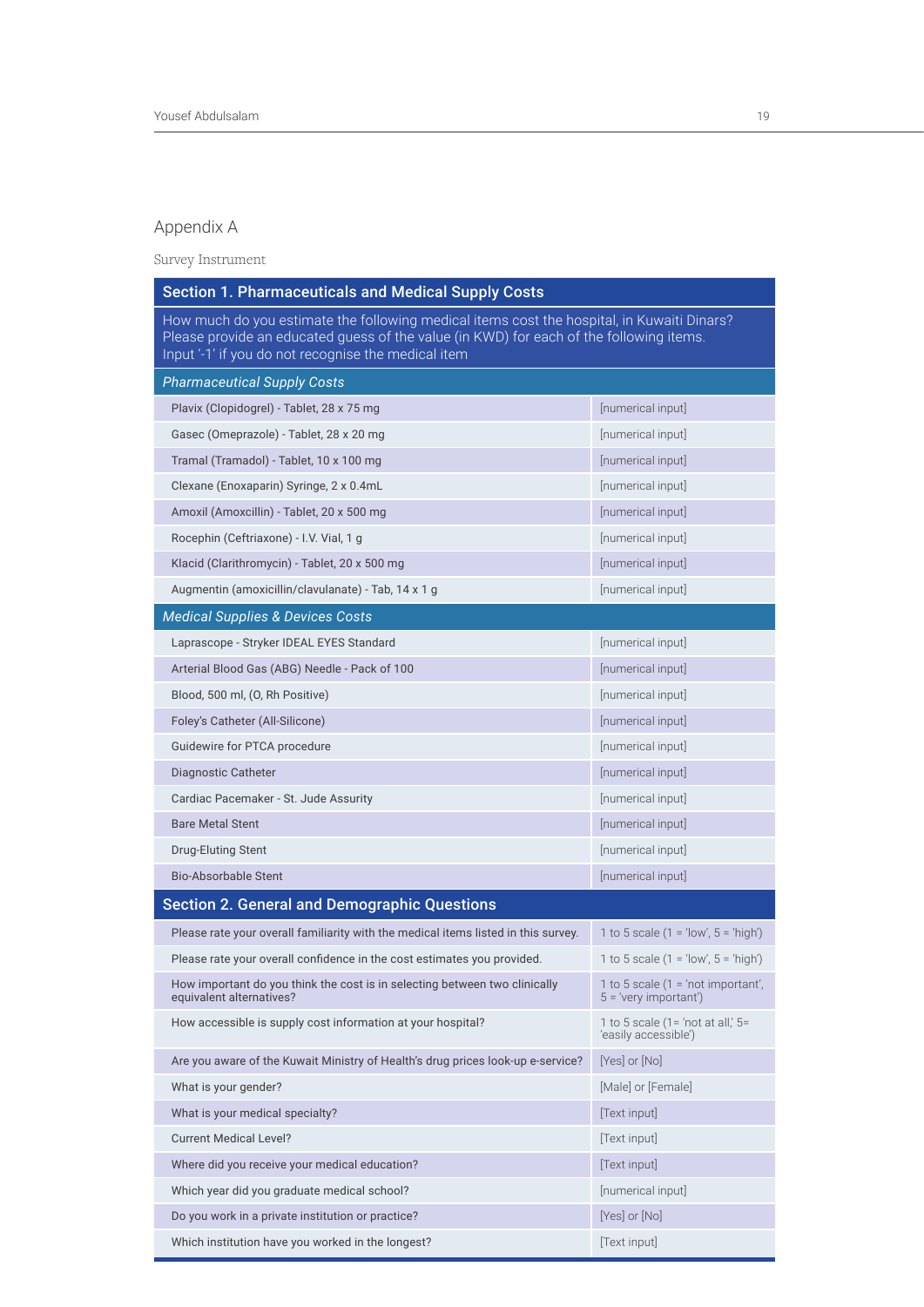# LSE Middle East Centre Paper Series

Abdelrahman, Maha, 'Social Movements and the Question of Organisation: Egypt and Everywhere', *LSE Middle East Centre Paper Series* 8 (September 2015).

Abdolmohammadi, Pejman, 'The Revival of Nationalism and Secularism in Modern Iran', *LSE Middle East Centre Paper Series* 11 (November 2015).

Al-Ali, Nadje and Tas, Latif, 'Dialectics of Struggle: Challenges to the Kurdish Women's Movement', *LSE Middle East Centre Paper Series* 22 (March 2018).

Alhashel, Bader S. and Albader, Sulaiman H., 'How do Sovereign Wealth Funds Pay their Portfolio Companies' Executives? Evidence from Kuwait', *LSE Middle East Centre Paper Series* 24 (June 2018).

Alkazemi, Mariam, 'Regulation of Healthcare Advertisements: Comparing Media Regulation of the Pharmaceutical Industry in Kuwait and the GCC', *LSE Middle East Centre Paper Series* 23 (April 2018).

Al-Rasheed, Madawi, 'Divine Politics Reconsidered: Saudi Islamists on Peaceful Revolution', *LSE Middle East Centre Paper Series* 7 (May 2015).

Al-Rasheed, Madawi, 'Is it Always Good to be King? Saudi Regime Resilience after the 2011 Arab Popular Uprisings', *LSE Middle East Centre Paper Series* 12 (December 2015).

Al-Sarihi, Aisha, 'Prospects for Climate Change Integration into the GCC Economic Diversification Strategies', *LSE Middle East Centre Paper Series* 20 (February 2018).

Anderson, Charles, 'Will the Palestinian Peasantry Please Stand Up? Towards a New History of British Rule in Palestine, 1917-36', *LSE Middle East Centre Paper Series* 10 (November 2015).

Ansari, Ali, 'Iran's Eleventh Presidential Election Revisited: The Politics of Managing Change, *LSE Middle East Centre Paper Series* 17 (November 2016).

Azmeh, Shamel, 'The Uprising of the Marginalised: A Socio-Economic Perspective of the Syrian Uprising', *LSE Middle East Centre Paper Series* 6 (November 2014).

Bardawil, Fadi, 'Theorising Revolution, Apprehending Civil War: Leftist Political Practice and Analysis in Lebanon (1969–79), *LSE Middle East Centre Paper Series* 16 (October 2016).

Beinin, Joel, 'Political Economy and Social Movement Theory Perspectives on the Tunisian and Egyptian Popular Uprisings in 2011', *LSE Middle East Centre Paper Series* 14 (January 2016).

Colombo, Silvia and Voltolini, Benedetta, 'The EU's Engagement with 'Moderate' Political Islam: The Case of Ennahda', *LSE Middle East Centre Paper Series* 19 (July 2017).

Dionigi, Filippo, 'The Syrian Refugee Crisis in Lebanon: State Fragility and Social Resilience', *LSE Middle East Centre Paper Series* 15 (February 2016).

Freer, Courtney, 'Rentier Islamism: The Role of the Muslim Brotherhood in the Gulf', *LSE Middle East Centre Paper Series* 9 (November 2015).

Hinnebusch, Raymond, 'Syria-Iraq Relations: State Construction and Deconstruction and the MENA States System', *LSE Middle East Centre Paper Series* 4 (October 2014).

Jabar, Faleh A., 'The Iraqi Protest Movement: From Identity Politics to Issue Politics', *LSE Middle East Centre Paper Series* 25 (June 2018).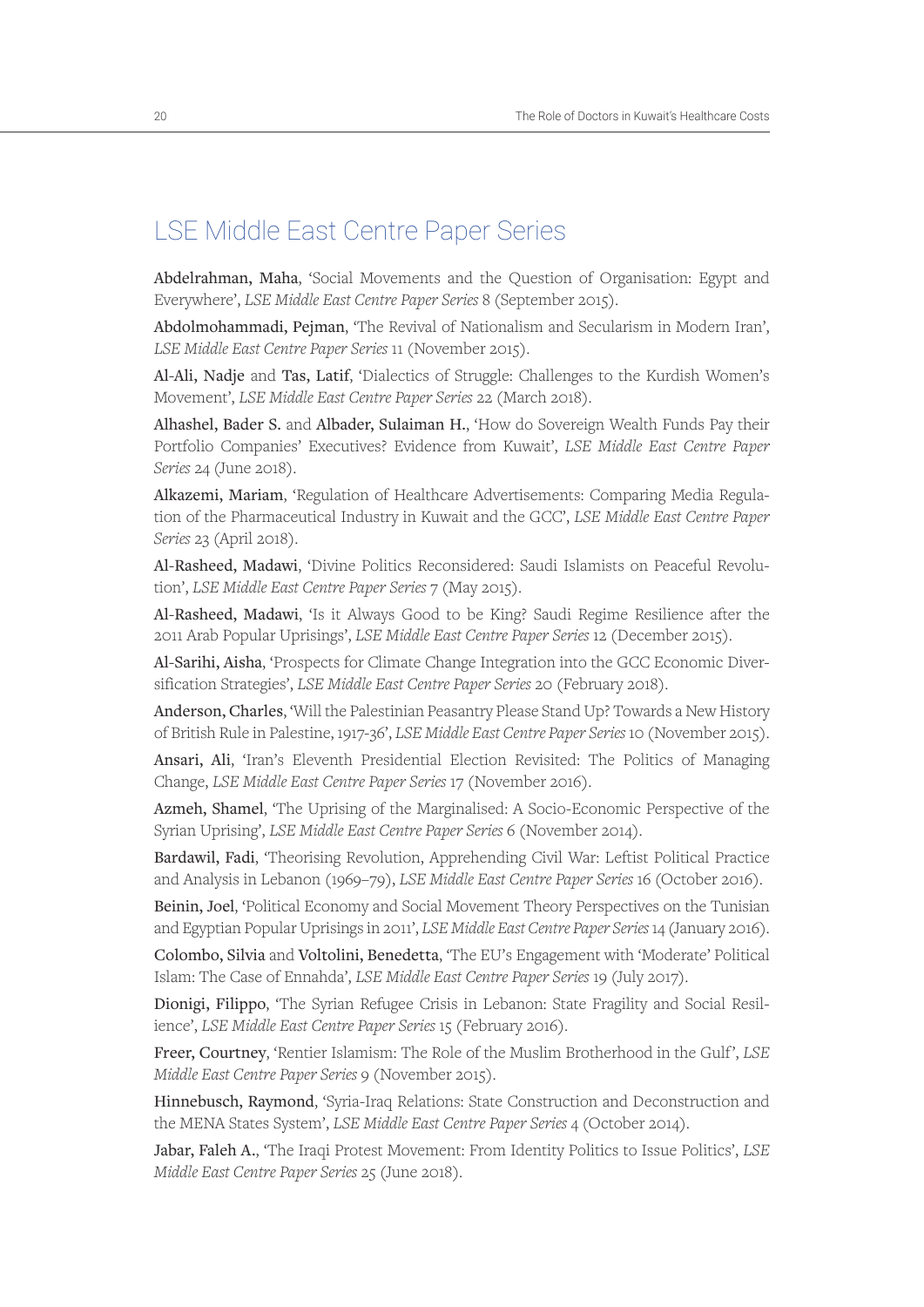Jawad, Saad, 'The Iraqi Constitution: Structural Flaws and Political Implications', *LSE Middle East Centre Paper Series* 1 (November 2013).

Kaya, Zeynep, 'Gender and Statehood in the Kurdistan Region of Iraq', *LSE Middle East Centre Paper Series* 18 (February 2017).

Mabry, Ruth, 'Urbanisation and Physical Activity in the GCC: A Case Study of Oman', *LSE Middle East Centre Paper Series* 21 (February 2018).

Maghazei, Malihe, 'Trends in Contemporary Conscious Music in Iran', *LSE Middle East Centre Paper Series* 3 (June 2014).

Manby, Bronwen, 'Preventing Statelessness among Migrants and Refugees: Birth Registration and Consular Assistance in Egypt and Morocco', *LSE Middle East Centre Paper Series* 27 (June 2019).

Muhanna-Matar, Aitemad, 'New Trends of Women's Activism after the Arab Uprisings: Redefining Women's Leadership', *LSE Middle East Centre Paper Series* 5 (November 2014).

Roberts, Hugh, 'The Calculus of Dissidence: How the Front des Forces Socialistes Became what it is', *LSE Middle East Centre Paper Series* 26 (October 2018).

Siderius, Christian, Conway, Declan, Yassine, Mohamed, Murken, Lisa and Lostis, Pierre-Louis, 'Characterising the Water-Energy-Food Nexus in Kuwait and the Gulf Region', *LSE Middle East Centre Paper Series* 28 (December 2019).

Toffano, Priscilla and Yuan, Kathy, 'E-Shekels Across Borders: A Distributed Ledger System to Settle Payments Between Israel and the West Bank', *LSE Middle East Centre Paper Series* 28 (April 2019).

Tripp, Charles, 'Battlefields of the Republic: The Struggle for Public Space in Tunisia', *LSE Middle East Centre Paper Series* 13 (December 2015).

Young, Karen, 'The Emerging Interventionists of the GCC', *LSE Middle East Centre Paper Series* 2 (December 2013).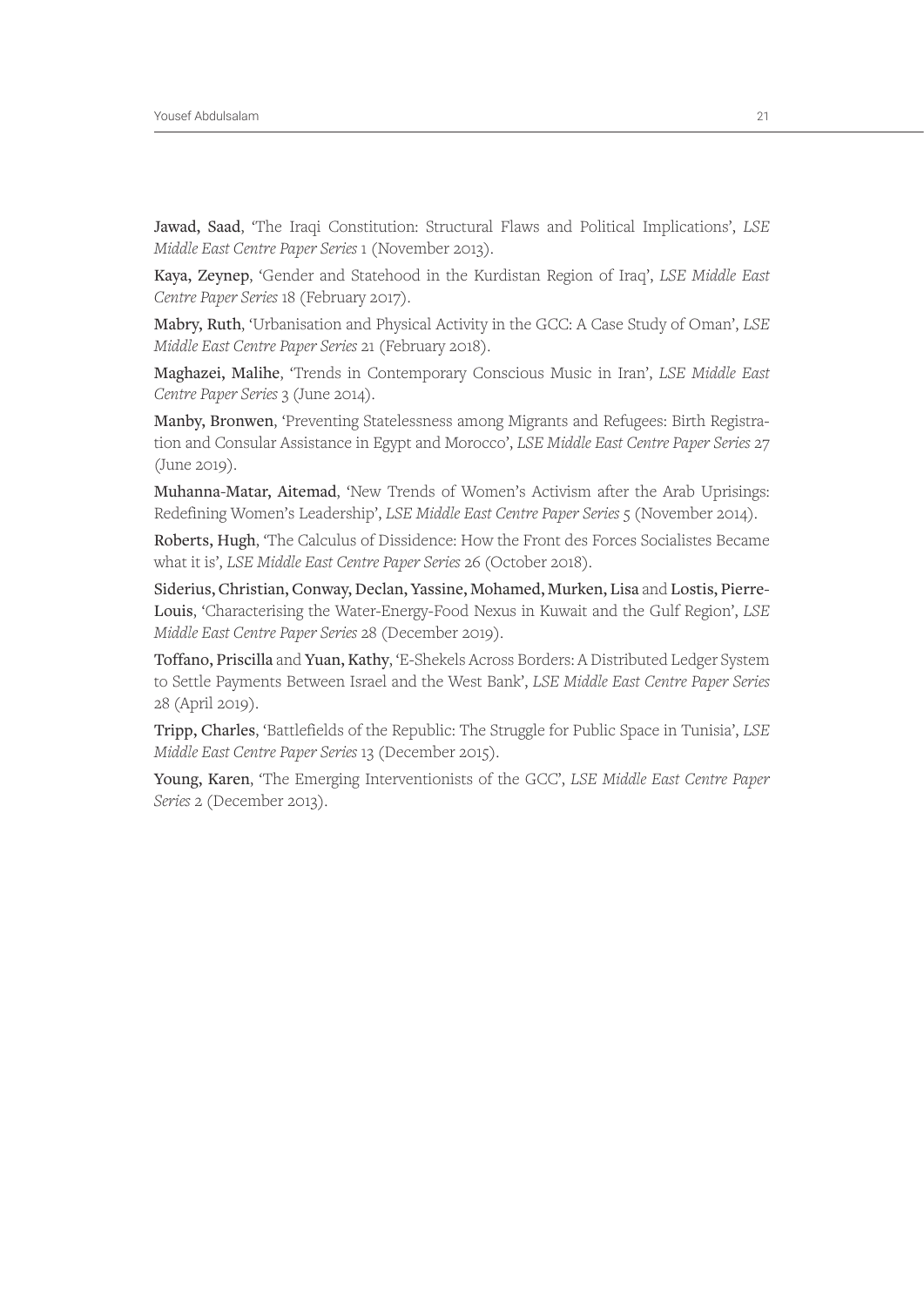The Role of Doctors in Kuwait's Healthcare Costs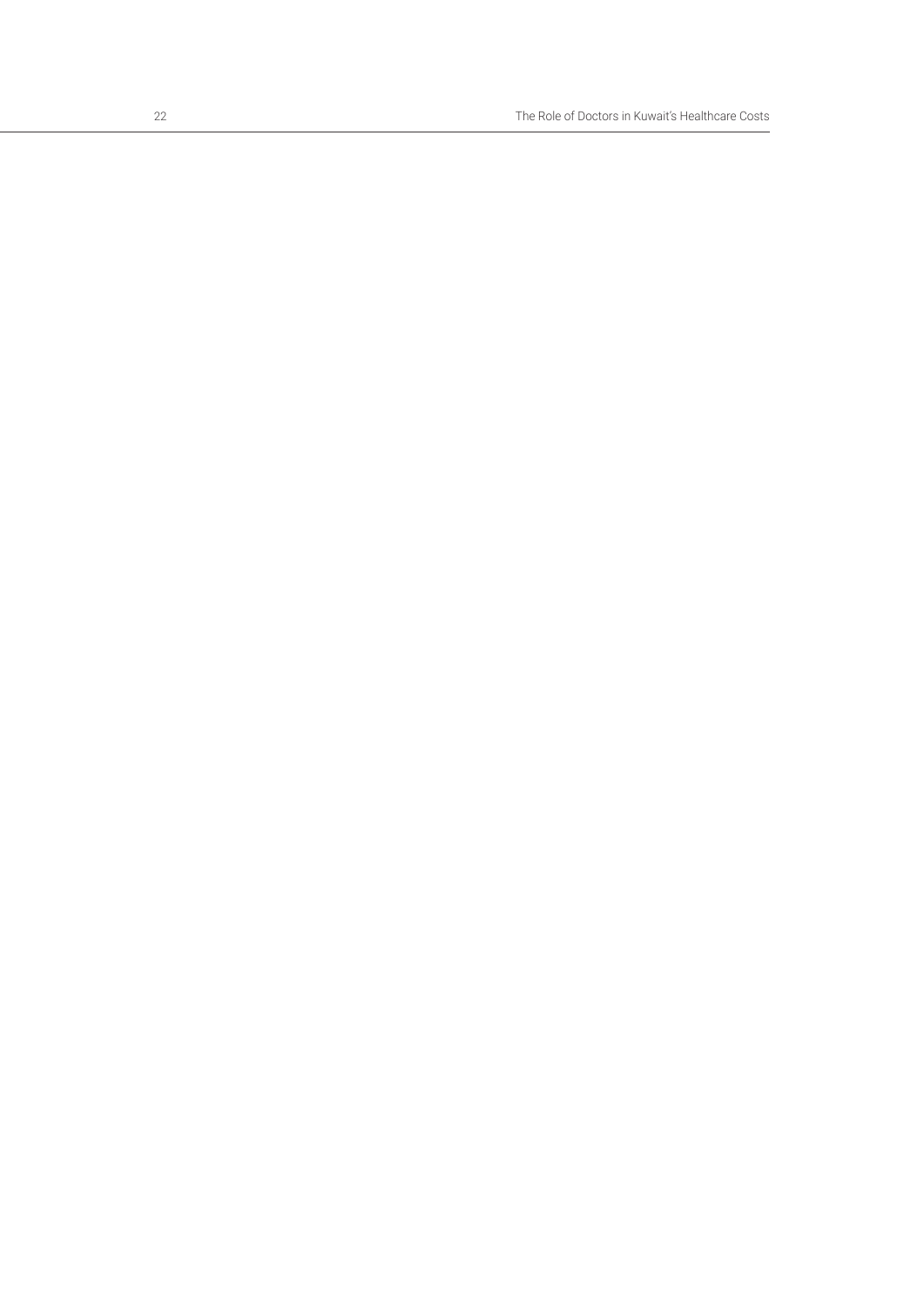#### Kuwait Programme

Middle East Centre London School of Economics Houghton Street London, WC2A 2AE



The views and opinions expressed in this publication are those of the author(s) and do not necessarily represent those of the London School of Economics and Political Science (LSE) or the Middle East Centre. This document is issued on the understanding that if any extract is used, the author(s) and the LSE Middle East Centre should be credited, with the date of the publication. While every effort has been made to ensure the accuracy of the material in this paper, the author(s) and/or the LSE Middle East Centre will not be liable for any loss or damages incurred through the use of this paper.

The London School of Economics and Political Science holds the dual status of an exempt charity under Section 2 of the Charities Act 1993 (as a constituent part of the University of London), and a company limited by guarantee under the Companies Act 1985 (Registration no. 70527).

Publications Editor Ribale Sleiman Haidar

Editorial Assistant Jack McGinn

Cover Image Design: Ribale Sleiman Haidar